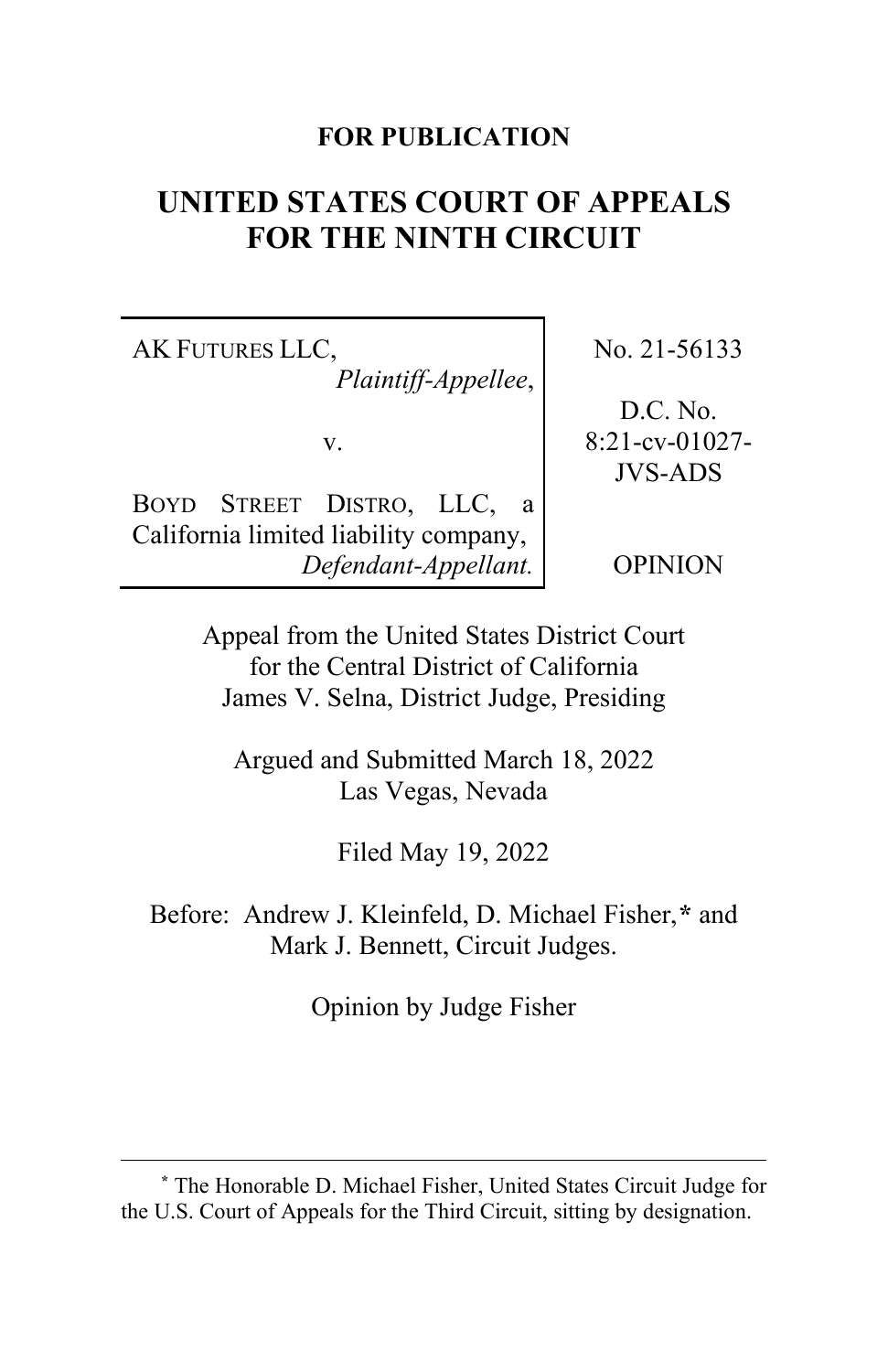## **SUMMARY[\\*\\*](#page-1-0)**

### **Trademark Infringement / Preliminary Injunction**

The panel affirmed the district court's grant of a preliminary injunction in favor of AK Futures LLC, a manufacturer of e-cigarette and vaping products, in a copyright and trademark infringement action in which AK Futures alleges that Boyd Street Distro, LLC, has been selling counterfeit versions of AK Futures' "Cake"-branded e-cigarette and vaping products containing delta-8 tetrahydrocannabinol ("delta-8 THC").

The panel wrote that the district court's order, which limited the scope of copyright protection to AK Futures' one registered copyright and granted trademark protection to its six unregistered marks, properly distinguished between trademark and copyright protection.

Boyd Street did not contest the district court's finding that it was selling counterfeit versions of AK Futures' Cake products. Its chief argument was that AK Futures could not own a valid trademark in connection with these products because federal law forbids possession and sale of delta-8 THC. Granting the preliminary injunction, the district court held that the 2018 Agricultural Improvement Act (the "Farm Act") legalized the company's delta-8 THC products.

The panel held that the plain and unambiguous text of the Farm Act compels the conclusion that AK Futures' delta-8 THC products are lawful. Observing that the relevant

<span id="page-1-0"></span>**<sup>\*\*</sup>** This summary constitutes no part of the opinion of the court. It has been prepared by court staff for the convenience of the reader.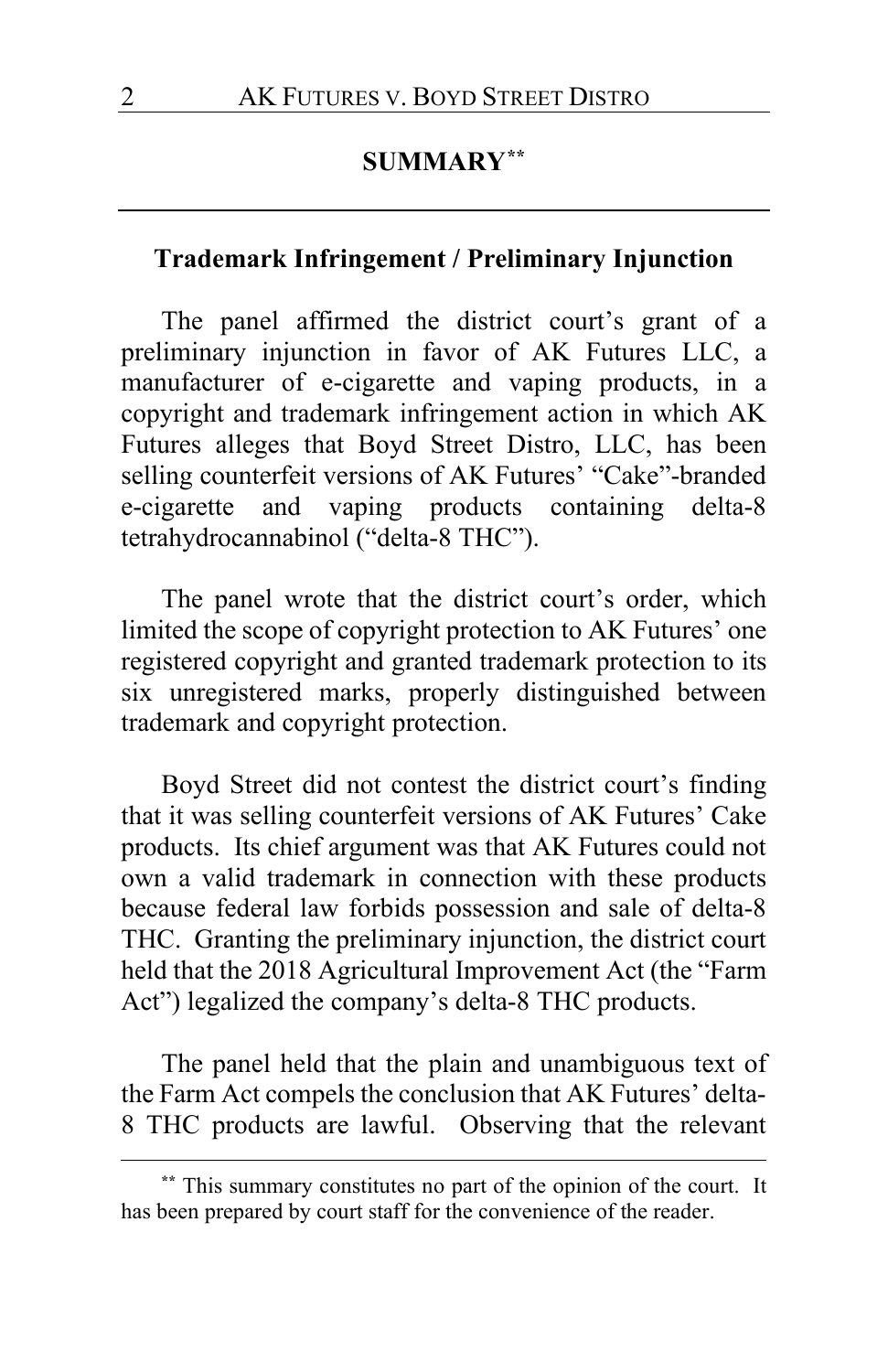portion of the Farm Act removes "hemp" from the definition of marijuana in the Controlled Substances Act, the panel concluded that on the available record, the delta-8 THC in AK Futures' e-cigarette liquid appears to fit comfortably within the statutory definition of "hemp"—*i.e.*, the liquid is properly understood as a derivative, extract, or cannabinoid originating from the cannabis plant and containing "not more than 0.3 percent" delta-9 THC. The panel wrote that because the Farm Act's definition of hemp is not ambiguous, the panel does not consider agency interpretation, and even if it did, the Drug Enforcement Agency's view of the Farm Act's plain text aligns with the panel's own. The panel wrote that any congressional intent that the Farm Act legalize only industrial hemp, not a potentially psychoactive substance like delta-8 THC, appears neither in hemp's definition nor in its exemption from the Controlled Substances Act. The panel therefore concluded that AK Futures is likely to succeed on the merits of its trademark claim.

The panel held that Boyd Street failed to overcome the district court's finding and presumption of irreparable harm absent an injunction. The panel wrote that none of Boyd Streets' arguments why the injunction is not in the public interest succeed in convincing it that the district court erred.

The panel remanded for further proceedings.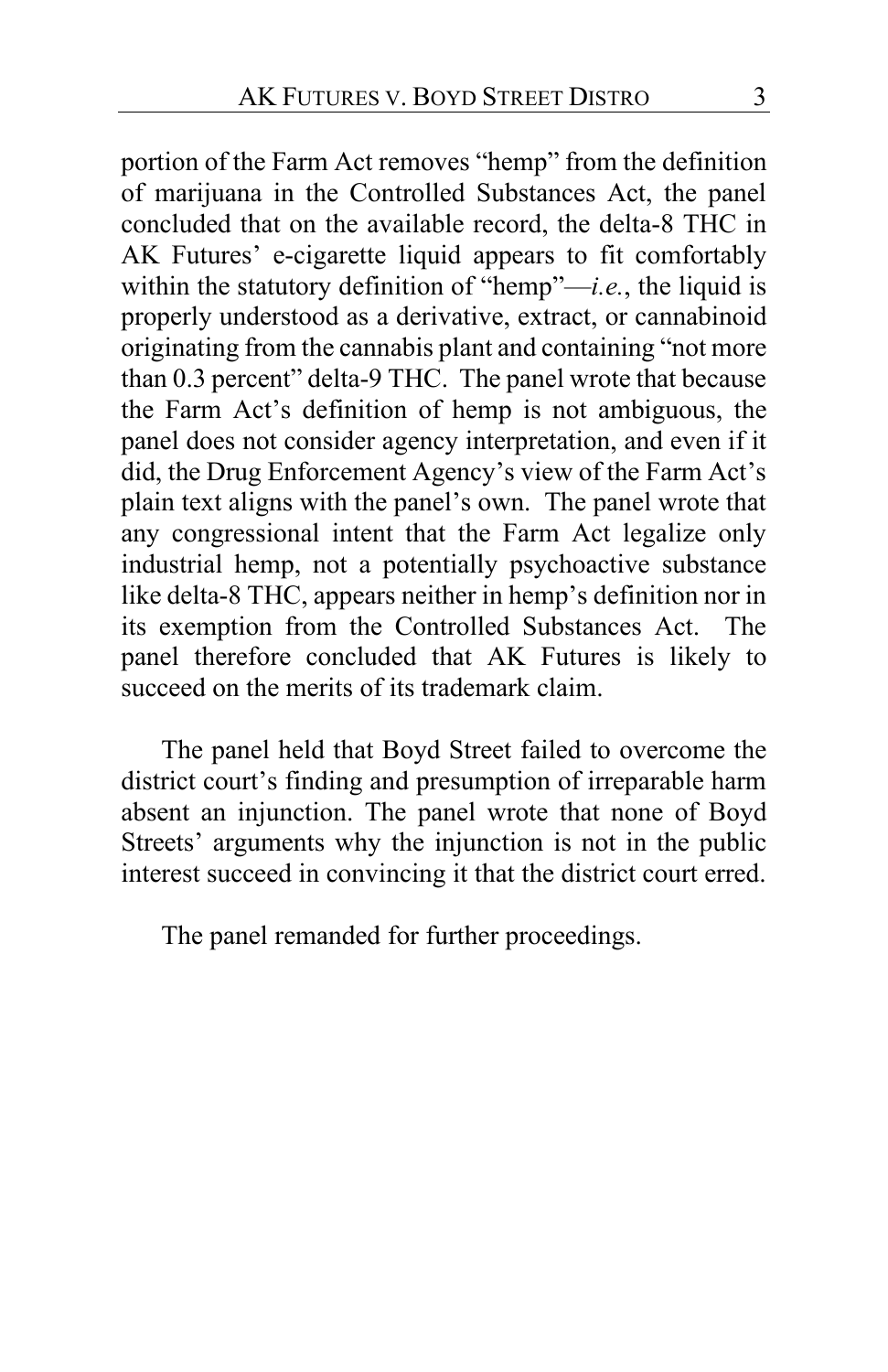#### **COUNSEL**

Darrel C. Menthe (argued), Sage Law Partners PC, Culver City, California, for Defendant-Appellant.

James R. Sigel (argued) and Joyce Liou, Morrison & Foerster LLP, San Francisco, California; Benjamin J. Fox and Ani Oganesian, Morrison & Foerster LLP, Los Angeles, California; Thomas Frost, The Frost Firm, San Diego, California; for Plaintiff-Appellee.

#### **OPINION**

D.M. FISHER, Circuit Judge:

AK Futures LLC, a manufacturer of popular e-cigarette and vaping products, brought suit for trademark and copyright infringement against Boyd Street Distro, LLC, a downtown Los Angeles storefront and smoke products wholesaler. According to AK Futures, Boyd Street has been selling counterfeit versions of its "Cake"-branded e-cigarette and vaping products containing delta-8 tetrahydrocannabinol ("delta-8 THC"), a chemical compound derived from hemp. Boyd Street contends that AK Futures does not have protectible trademarks for its Cake products because delta-8 THC remains illegal under federal law. Faced with AK Futures' request for a preliminary injunction, the District Court held that the 2018 Agriculture Improvement Act (the "Farm Act") legalized the company's delta-8 THC products, and it granted injunctive relief. Plain statutory text compels the conclusion that AK Futures' products are lawful, and we see no other reason to deny a preliminary injunction. We affirm.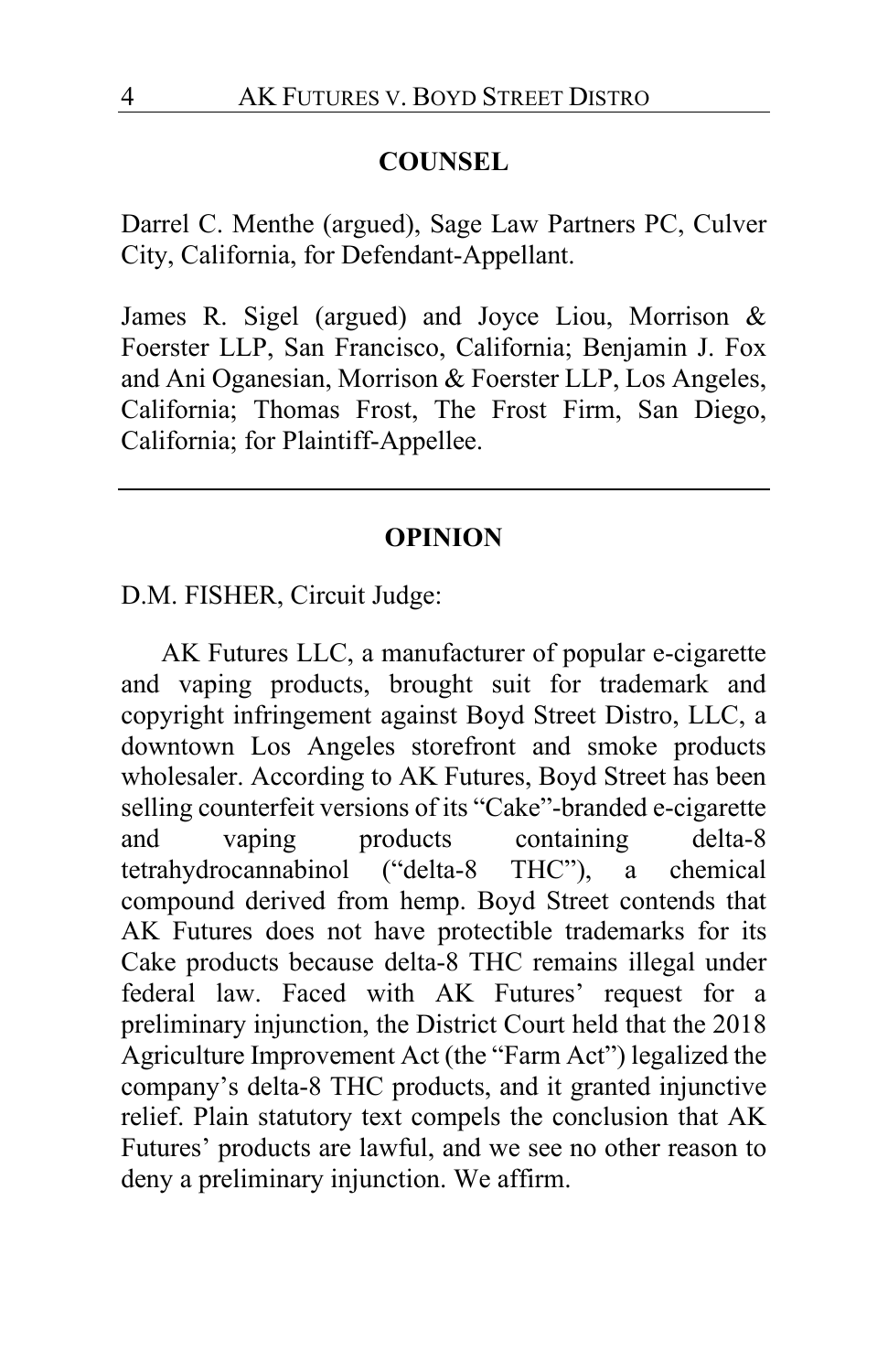### I. Background

#### A. Factual History

AK Futures is a producer and distributor of e-cigarette and vaping products, including electronic delivery systems and cartridges containing e-cigarette liquid. This suit involves the company's Cake-branded delta-8 THC products. Delta-8 THC is a chemical compound that occurs naturally in the cannabis plant, *Cannabis sativa L.*, which can be grown into either hemp or marijuana (alternatively spelled marihuana) depending on cultivation method*. 5 Things to Know about Delta-8 Tetrahydrocannabinol – Delta-8 THC*, U.S. Food & Drug Admin. (Sept. 14, 2021). According to the Food and Drug Administration, delta-8 THC has "psychoactive and intoxicating effects" similar to delta-9 tetrahydrocannabinol ("delta-9 THC"), a different chemical compound and the main psychoactive component of marijuana. *Id.* The FDA notes that delta-8 THC "is not found in significant amounts in the cannabis plant. As a result, concentrated amounts of delta-8 THC are typically manufactured from hemp-derived cannabidiol." *Id.*

In 2018, Congress passed and the President signed the Farm Act, Pub. L. No. 115-334, 132 Stat. 4490, which legalized the possession and cultivation of hemp. *See* 21 U.S.C. §§ 802(16)(B), 812 sched. I(c)(17)*.* Because hemp and marijuana are different varieties of the same plant, the Farm Act uses the concentration of delta-9 THC to set a threshold distinguishing the two. As defined by the Act, hemp includes "any part of" the plant *Cannabis sativa L.*  "and all derivatives, extracts, [and] cannabinoids ..., whether growing or not," with a delta-9 THC concentration of no more than 0.3 percent on a dry weight basis. 7 U.S.C. § 1639*o*(1). The Act is silent with regard to delta-8 THC.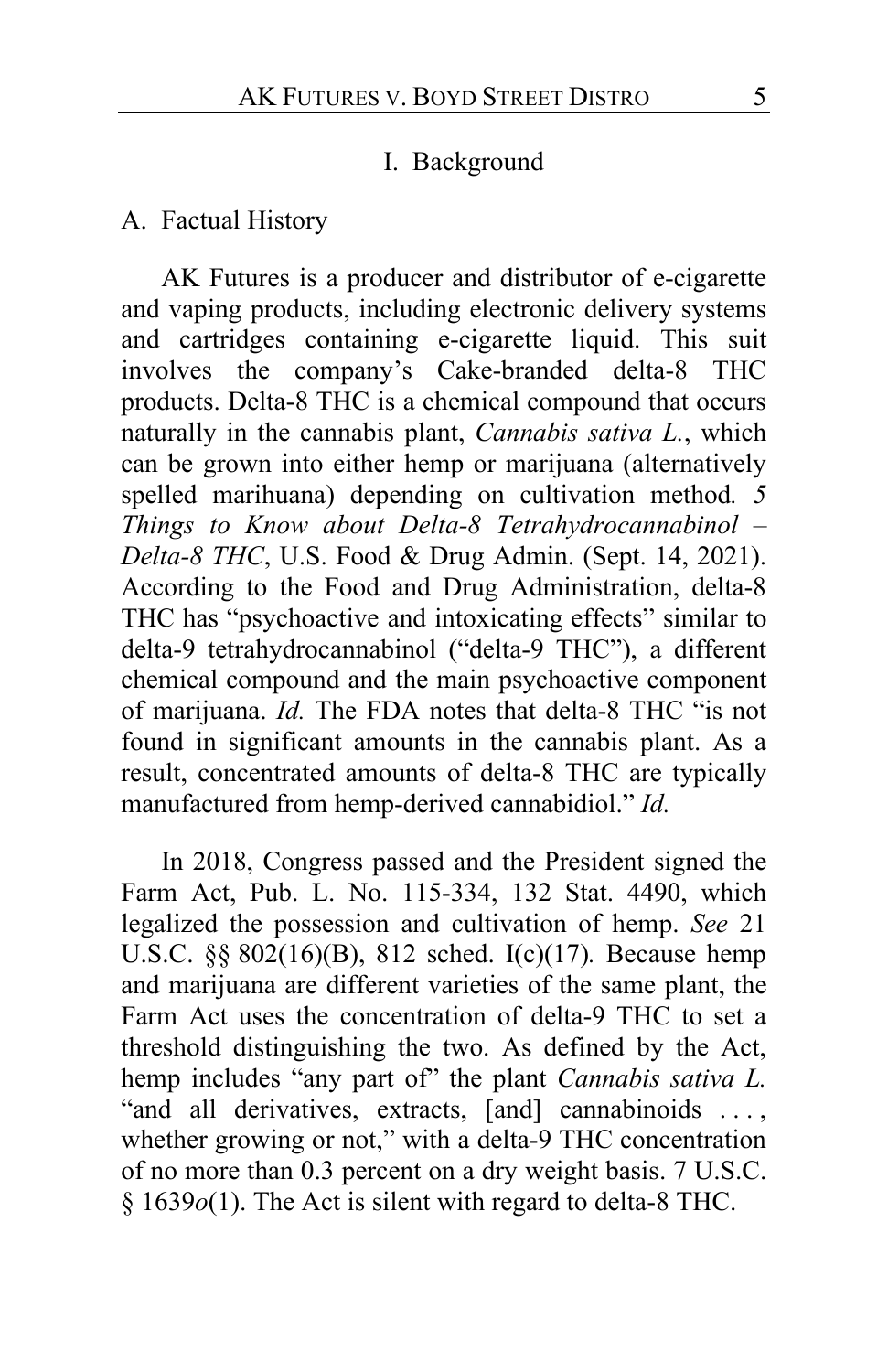AK Futures manufactures flavored e-cigarette liquid containing delta-8 THC, which it describes as "a hempderived product with less than 0.3% of the psychoactive delta-9-[THC] compound." According to the company, its products come with a QR code permitting verification of "the percent of THC in the e-liquid (less than 0.3%)." The company also states that it "regularly tests its products for potency and regulatory compliance purposes, and screens for heavy metals, pesticides, and other contaminates." The record reveals little else about the manufacturing process.

In October 2020, AK Futures devised the Cake brand a logo depicting a two-tier cake overlaid with a stylized letter "C"—to market its delta-8 THC products. The company registered this Cake logo with the U.S. Copyright Office. It also has pending trademark applications for six marks, four of which are various permutations of the word Cake and two are versions of the logo. All trademark applications are for use in connection with e-cigarette liquid, cartridges, and delivery systems. The Cake name and logo appear on the packaging of the devices. AK Futures avers that its Cake products are extremely popular, having generated \$60 million in revenue over a nine-month period.

AK Futures learned of counterfeit versions of its Cake ecigarette products being sold by Boyd Street, a smoke products wholesaler and storefront in downtown Los Angeles, over the summer of 2021. Boyd Street is not one of AK Futures' authorized retailers. Suspecting infringement, AK Futures hired a private investigator to visit Boyd Street and purchase the purported Cake products. AK Futures' packaging manufacturer compared the Cake products obtained from Boyd Street to the originals, and, despite a strong resemblance between the two, it observed differences in packaging materials, labeling, and color. It concluded the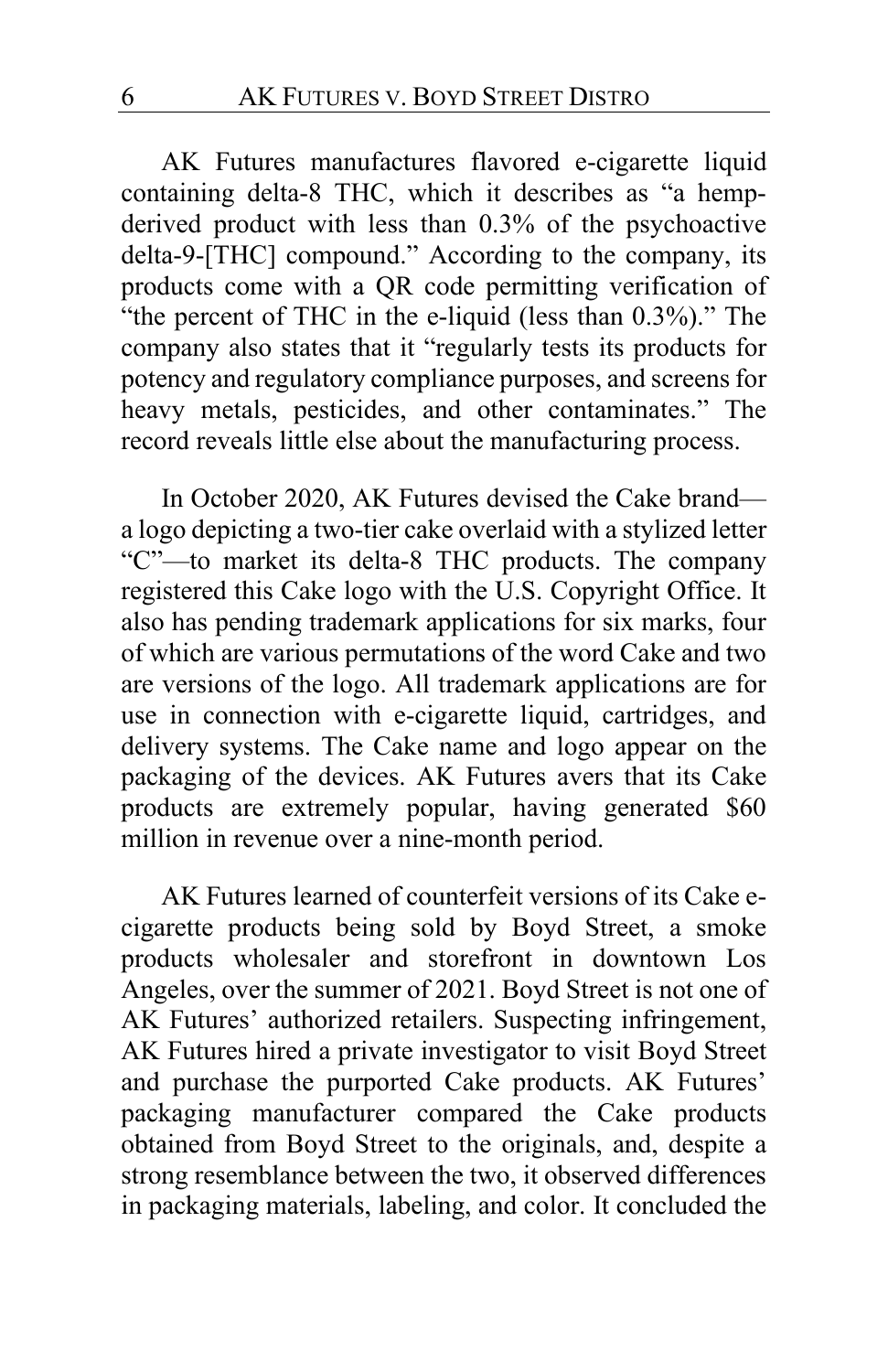Cake products sold by Boyd Street were inauthentic. As part of this case, AK Futures has submitted images showing its own Cake e-cigarette products and packaging next to virtually identical counterfeits.

Boyd Street claims it had only two interactions with Cake-branded products. The first involved an unidentified "someone" approaching the store and selling Cake products on consignment. Boyd Street does not have "checks or receipts for these sales." According to its CEO, the store conducts most of its business in cash. The second entailed Boyd Street making a purchase from a person who "told [the CEO] they were an authorized distributor" of Cake products. The CEO states that his usual method of verifying a seller's authenticity is to ask for an invoice. Boyd Street claims its entire inventory of Cake products has been sold and that it has "no plans" to sell Cake products in the future.

### B. Procedural History

AK Futures brought suit in the U.S. District Court for the Central District of California alleging copyright infringement under 17 U.S.C. § 101 *et seq.*, and federal unfair competition and false designation under the Lanham Act, 15 U.S.C. § 1125(a). It also brought two California law claims that are irrelevant to this appeal. The company moved for a preliminary injunction.

Boyd Street initially failed to file a motion in opposition, so the District Court entered a preliminary injunction without hearing from the store. The Court enjoined Boyd Street from selling goods bearing imitations of AK Futures' two Cake logo trademarks or "any copy or colorable imitation of" the company's "CAKE trademarks." In a separate section of the order, it enjoined Boyd Street from "reproducing, distributing . . . , or displaying" copies of the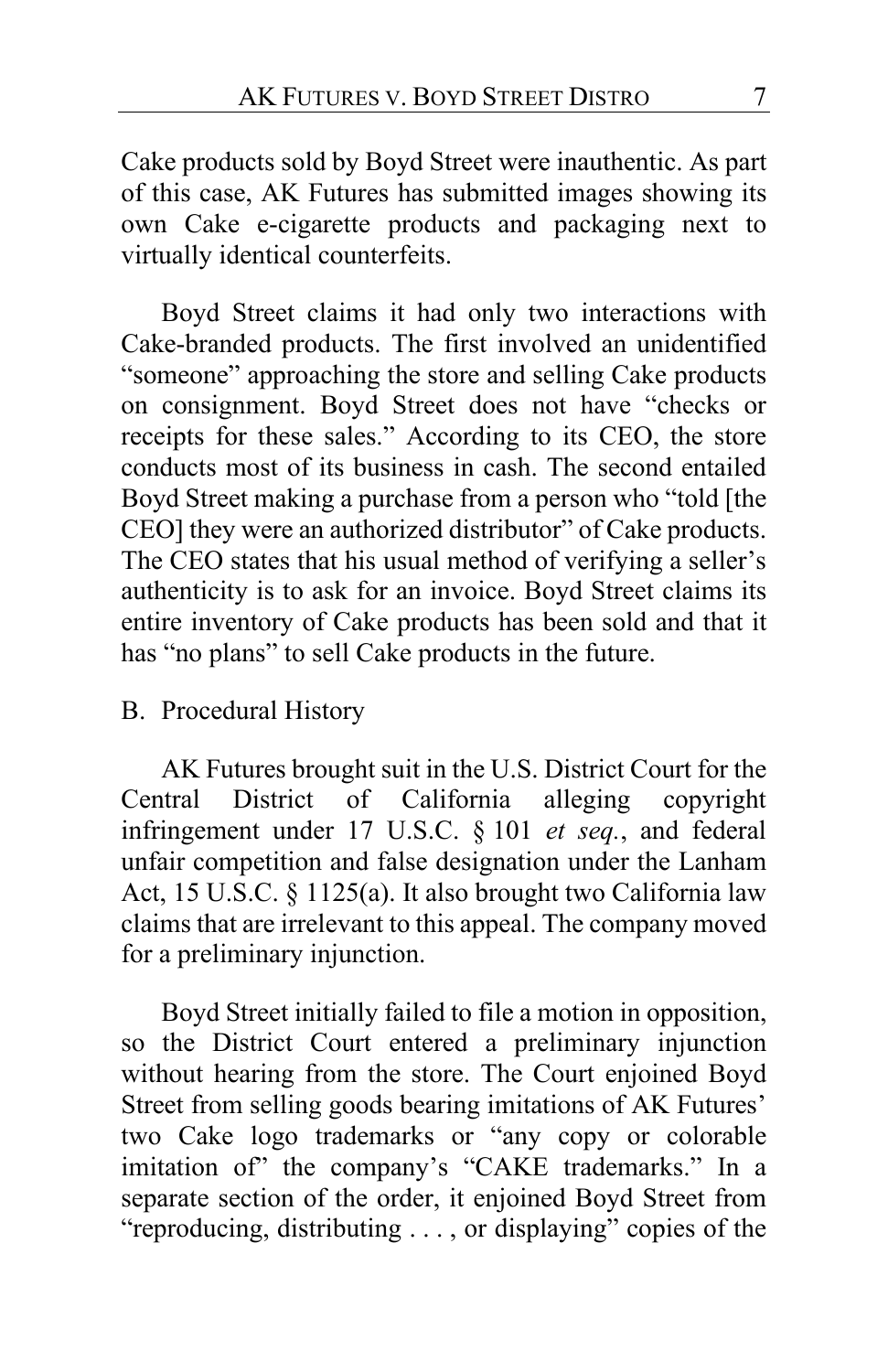copyrighted Cake design. After allowing Boyd Street leave to file and considering both parties' submissions, the District Court issued an amended order and opinion keeping the injunction in place.

Reciting the facts, the District Court's opinion stated that AK Futures had applied for trademark registration and "had continuously used one or more of the aforementioned [m]arks in commerce" since October 2020. Later, the Court concluded that AK Futures owned a valid copyright because the company "owns six [m]arks for its Cake product, all of which are registered." In its trademark discussion, the Court determined that AK Futures, by showing a likelihood of success on its copyright claim, had impliedly met the standard for ownership of a valid trademark. It concluded that AK Futures was likely to succeed in showing both copyright and trademark infringement, noting that the Cake products sold by Boyd Street were "almost identical" to the originals. The Court ultimately agreed with AK Futures that—on the available record—its products are lawful under the Farm Act.

Boyd Street timely appealed.

II. Jurisdiction and Standard of Review

The District Court had jurisdiction under 15 U.S.C. § 1121 (federal trademark) and 28 U.S.C. §§ 1331, 1338(a) (federal question and federal intellectual property). We have jurisdiction under 28 U.S.C. § 1292(a)(1) (appeal from injunction). We review the District Court's decision to grant a preliminary injunction for an abuse of discretion; we review underlying legal conclusions *de novo* and factual findings for clear error. *Roman v. Wolf*, 977 F.3d 935, 941 (9th Cir. 2020) (per curiam). A "district court abuses its discretion if its conclusions are without support in inferences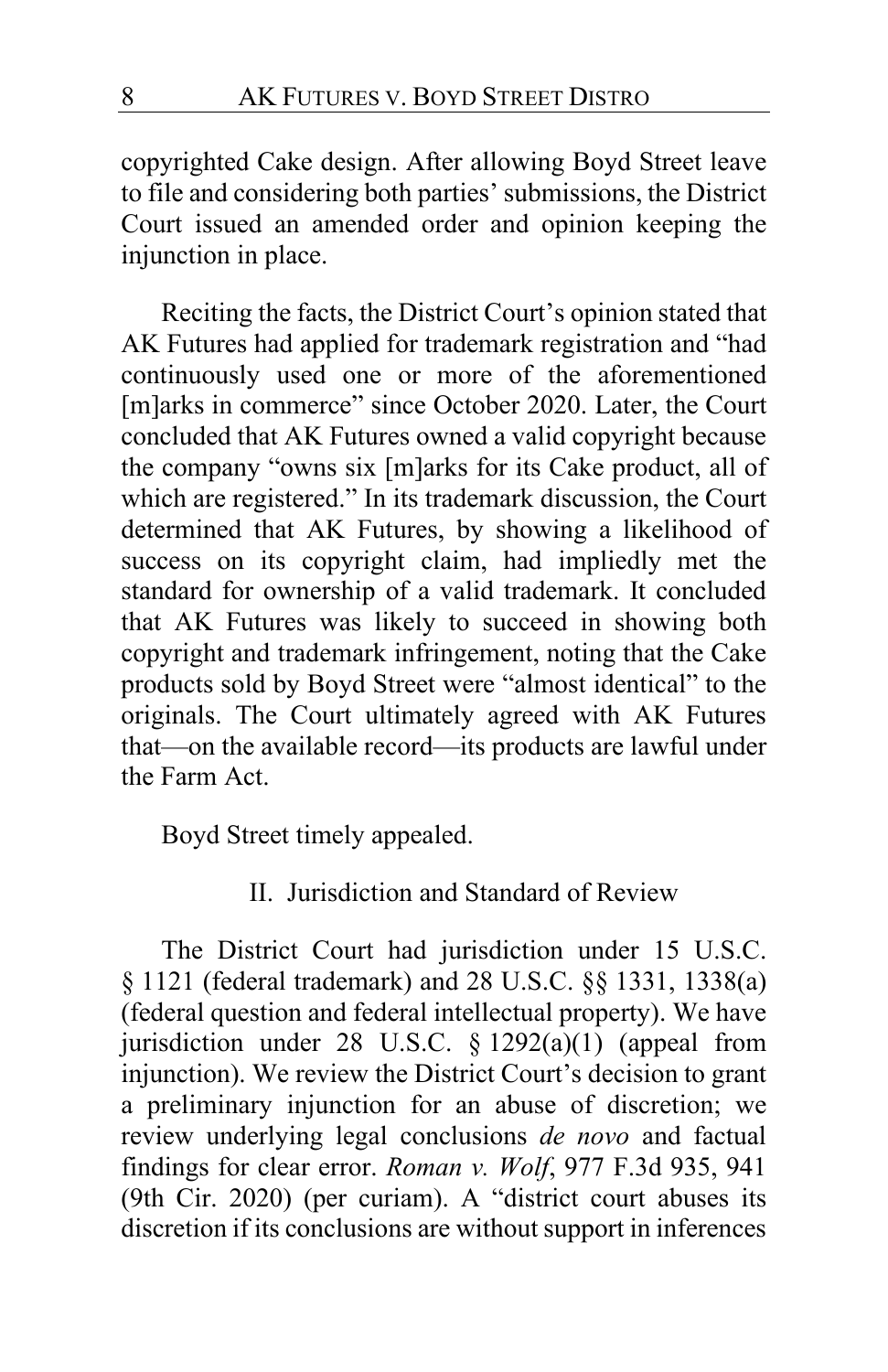that may be drawn from the facts in the record." *LA All. for Hum. Rts. v. Cnty. of Los Angeles*, 14 F.4th 947, 957 (9th Cir. 2021) (quotation omitted).

#### III. Discussion

Appealing the preliminary injunction, Boyd Street does not contest the District Court's finding that it was selling counterfeit versions of AK Futures' Cake products. Instead, its chief argument is that AK Futures could not own a valid trademark in connection with these products because federal law forbids the possession and sale of delta-8 THC. AK Futures responds that the Farm Act legalized delta-8 THC and, by extension, its products incorporating the compound. We agree with AK Futures, and we hold the District Court properly issued a preliminary injunction.

To obtain a preliminary injunction, a party must show: (1) it will likely succeed on the merits, (2) it will likely suffer irreparable harm in the absence of preliminary relief, (3) the balance of the equities tips in its favor, and (4) the public interest favors an injunction. *Disney Enters., Inc. v. VidAngel, Inc.*, 869 F.3d 848, 856 (9th Cir. 2017). In addition to claiming delta-8 THC remains illegal, Boyd Street attacks the District Court's determinations on irreparable harm and the public interest. It does not challenge the finding that the equities favor AK Futures. We therefore consider in turn each injunction element besides the equities, after first clearing up some confusion about the differences between copyright and trademark.

#### A. Copyright-Trademark Distinction

At the outset, Boyd Street concedes that AK Futures has shown a likelihood of success on its copyright infringement claim with regard to its one registered copyright. But Boyd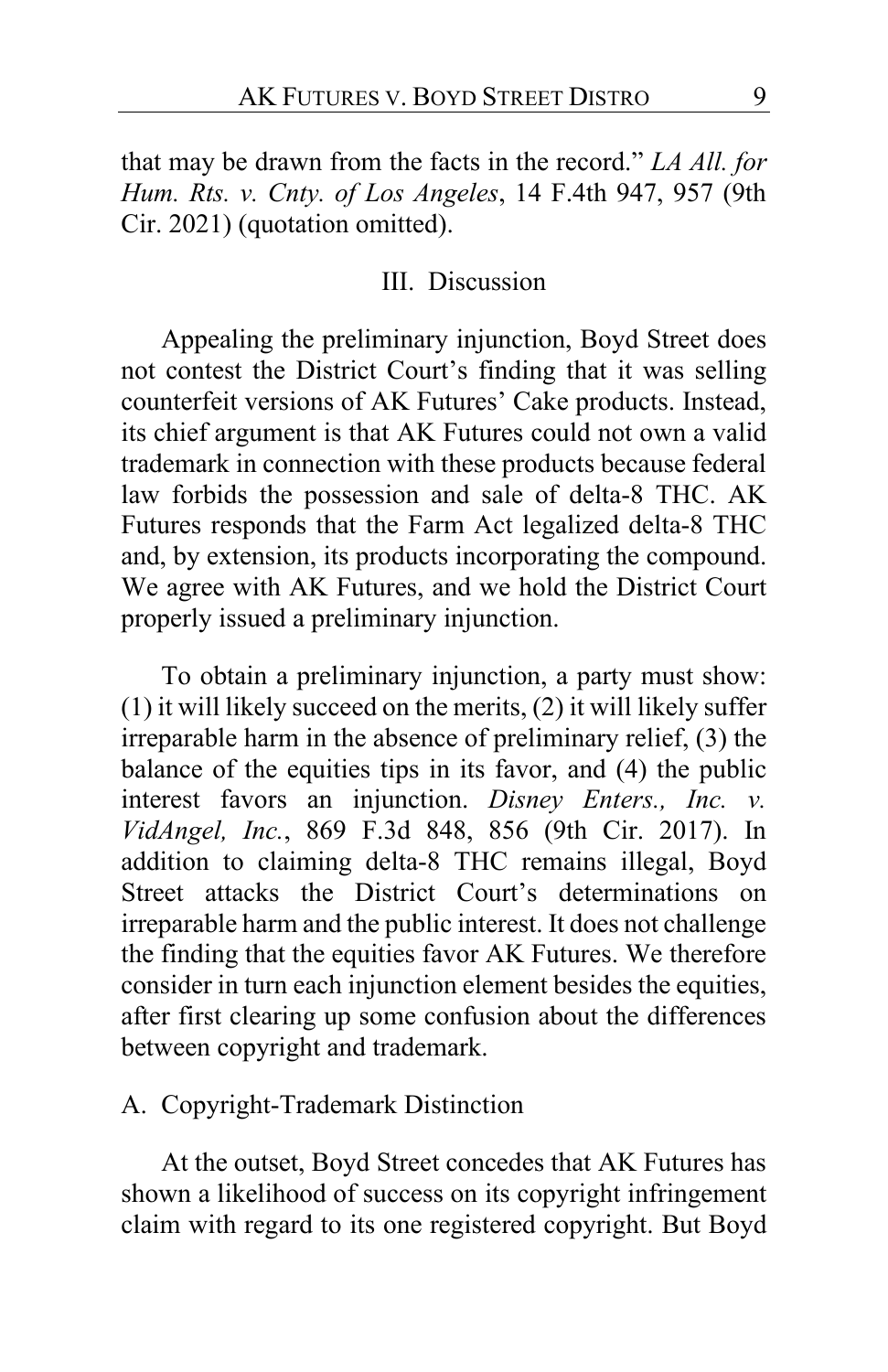Street argues the District Court erroneously extended copyright protection to AK Futures' six unregistered trademarks. Indeed, the District Court's statement in its copyright discussion that AK Futures "owns six [m]arks for its Cake product, all of which are registered," was incorrect. AK Futures owns just one registered copyright, which covers a single version of the Cake logo design. It has applied for trademark registration for six marks, but these applications remain pending.

Copyright and trademark registration are not interchangeable. The two involve different government offices. *Compare* 17 U.S.C. § 701(a) (U.S. Copyright Office), *with* 15 U.S.C. § 1051(a)(1) (Patent and Trademark Office). They grant different protections and rights. *Compare* 17 U.S.C. § 106 (copyright), *with* 15 U.S.C. §§ 1057(b), 1115 (trademark). And, most pertinently here, registration is a vital "prerequisite" for a copyright infringement action, *Unicolors, Inc. v. H&M Hennes & Mauritz, L. P.*, 142 S. Ct. 941, 944 (2022), but a party with only unregistered marks may still bring a trademark infringement action under 15 U.S.C. § 1125(a). *Matal v. Tam*, 137 S. Ct. 1744, 1752 (2017). Thus, conflating AK Futures' registration of one valid copyright with its mere application to register six trademarks would ordinarily be error.

However, the District Court's order entering the injunction properly distinguished between trademark and copyright protection. Contrary to Boyd Street's claim that the District Court granted copyright protection to AK Futures' unregistered marks, the order limited the scope of copyright protection to the one registered copyright. The order instead granted trademark protection to the unregistered marks, which followed from the District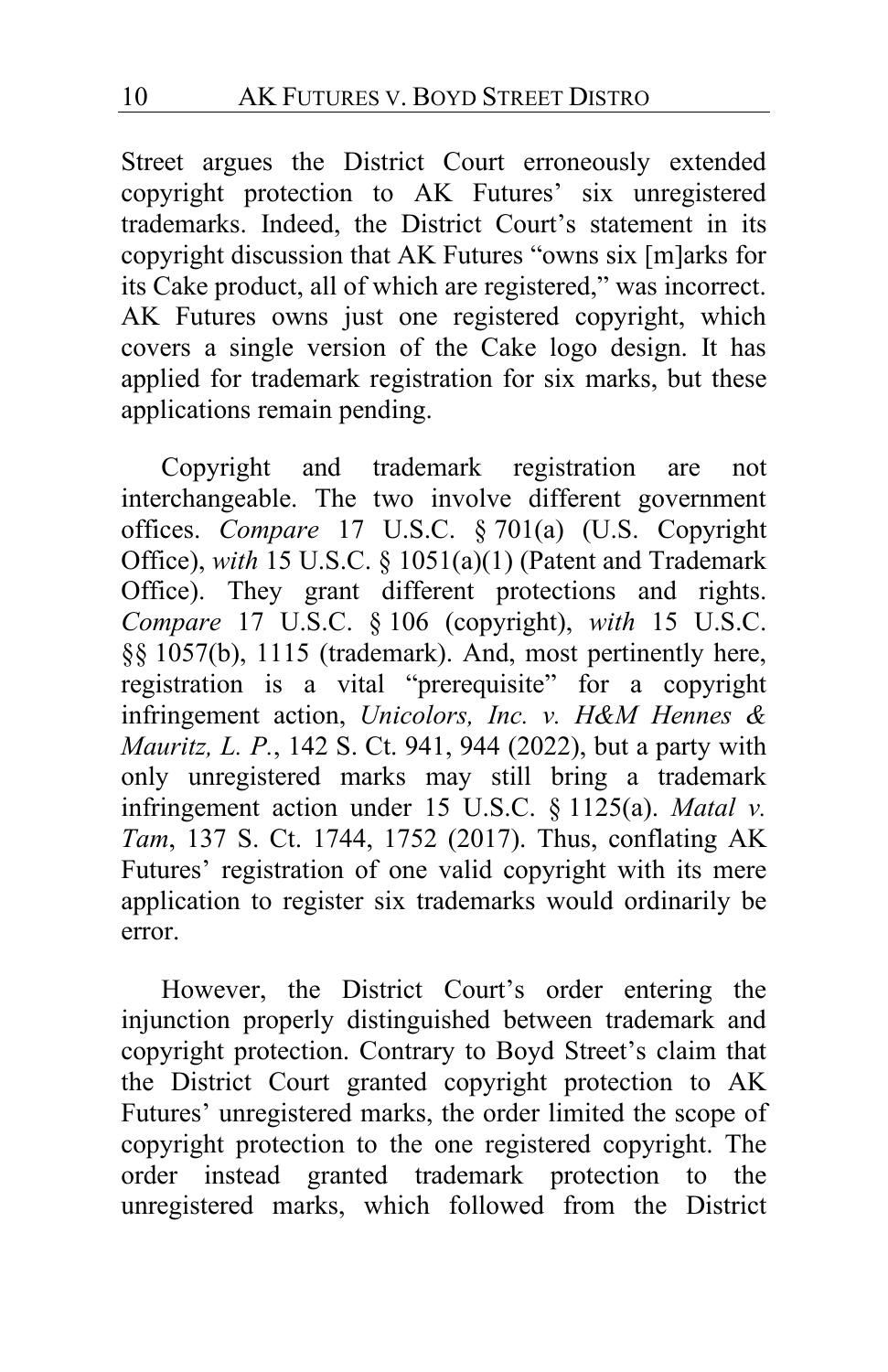Court's separate discussion of AK Futures' likelihood of success on its trademark claim. We therefore must evaluate whether the District Court properly issued a preliminary injunction protecting AK Futures' trademarks.

B. Likelihood of Success on the Merits: Trademark

AK Futures is likely to succeed on its trademark claim because its delta-8 THC products are not prohibited by federal law, and they may therefore support a valid trademark. AK Futures sought a preliminary injunction to prevent the infringement of its six unregistered trademarks under 15 U.S.C. § 1125(a). This provision forbids, "in connection with any goods . . . or any container for goods," the "use[] in commerce [of] any word, term, name, symbol, or device" that is likely to cause confusion as to the origin of the relevant goods. 15 U.S.C. § 1125(a). An infringement action for unregistered marks requires a plaintiff to show, among other elements not contested on this appeal, ownership of "a valid, protectable trademark." *Applied Info. Scis. Corp. v. eBAY, Inc.*, 511 F.3d 966, 969 (9th Cir. 2007). To own an unregistered mark, the plaintiff must be the first to use the mark in commerce, and such use must be lawful. *S. Cal. Darts Ass'n v. Zaffina*, 762 F.3d 921, 926, 930–32 (9th Cir. 2014).

Turning briefly to priority of use in commerce, nobody disputes that AK Futures was the first to use the Cake brand. Perplexingly, the District Court, in its discussion of this element, repeated its mistake conflating AK Futures' unregistered trademarks with its registered copyright. This was error, but such error is immaterial to our decision on appeal. AK Futures' uncontradicted declaration shows it developed and first used the Cake brand in commerce in October 2020, a statement the District Court appears to have credited in its recitation of the facts. Boyd Street has not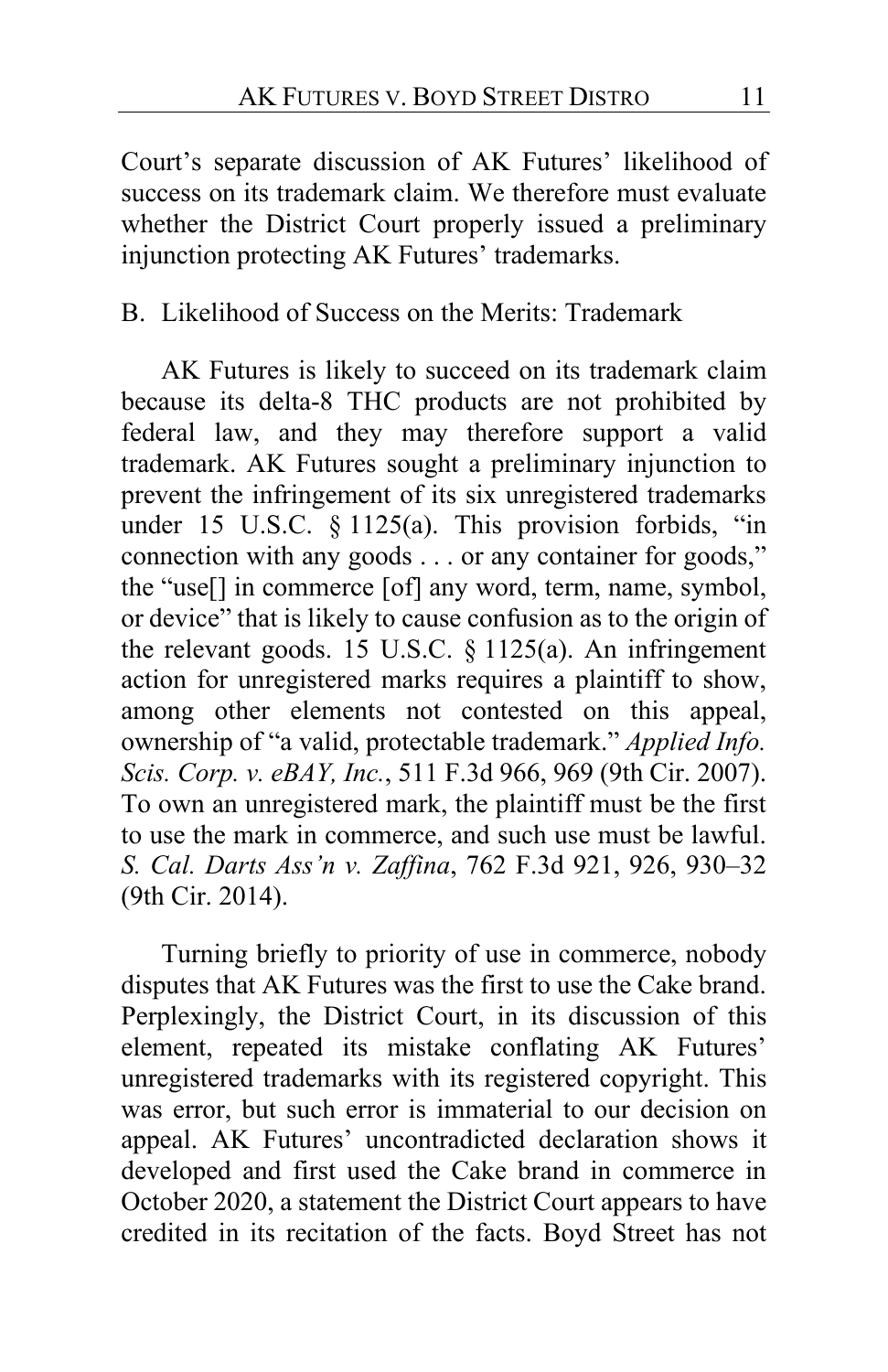claimed to be the prior user of the Cake brand at any point in this litigation, nor has it asserted that any third party owns the mark. As a result, the record uniformly supports affirmance despite the District Court's error because there is no dispute between the parties as to AK Futures' prior use. *See Sony Comput. Ent., Inc. v. Connectix Corp.*, 203 F.3d 596, 608 (9th Cir. 2000) (permitting affirmance of preliminary injunction on any ground supported by the record, but declining to do so). Having addressed first use, we arrive at the key disagreement: whether AK Futures' use was lawful.

"[O]nly *lawful* use in commerce can give rise to trademark priority." *CreAgri, Inc. v. USANA Health Scis., Inc.*, 474 F.3d 626, 630 (9th Cir. 2007). This rule prevents the absurd result of the government "extending the benefits of trademark protection to a seller based upon actions the seller took in violation of that government's own laws." *Id.* And it favors sellers who take the time to comply with government regulation before bringing products to market. *Id.* At the same time, we have explained that illegal activity of insufficient gravity or connection to a mark's use in commerce might not defeat an otherwise valid trademark. *See S. Cal. Darts Ass'n*, 762 F.3d at 931. The parties do not advance arguments based on these exceptions, so we do not consider them now.

Instead, the parties dispute whether the possession and sale of delta-8 THC is permitted under federal law and, consequently, whether a brand used in connection with delta-8 THC products may receive trademark protection. AK Futures argues that delta-8 THC falls under the definition of hemp, which was legalized by the 2018 Farm Act. Boyd Street argues a contrary interpretation of the Act based on agency documents and congressional intent. To evaluate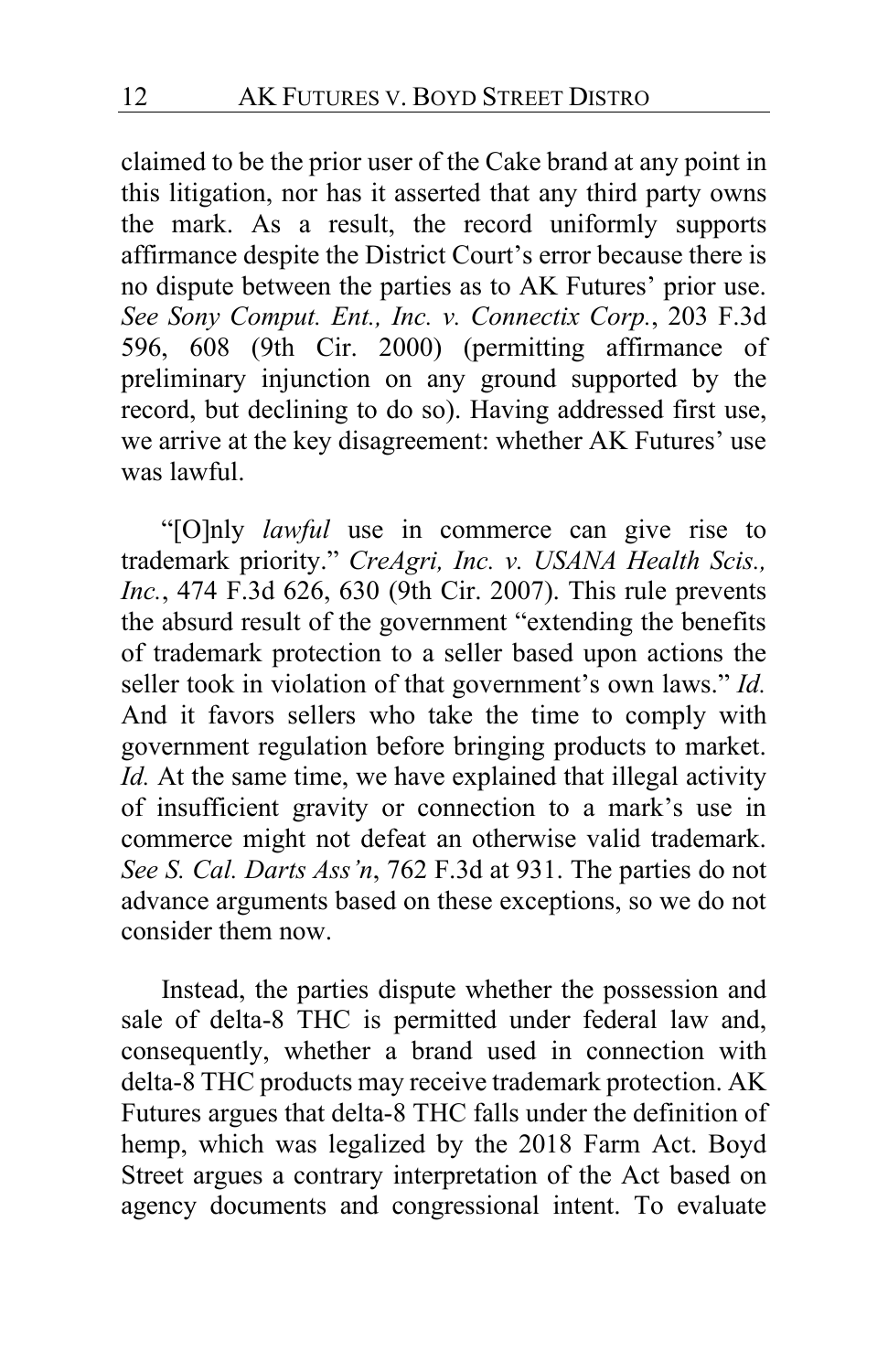these divergent claims, we look first to the text of the Farm Act before assessing Boyd Street's contentions.

1. The Farm Act: Plain Text

When engaging in statutory interpretation, "we start where we always do: with the text." *Van Buren v. United States*, 141 S. Ct. 1648, 1654 (2021). As we explain further, the plain and unambiguous text of the Farm Act compels the conclusion that the delta-8 THC products before us are lawful.

The relevant portion of the Farm Act removes "hemp" from the definition of marijuana in the Controlled Substances Act, Pub. L. No. 91-513, 84 Stat. 1242 (1970). Specifically, "the term 'marihuana' means all parts of the plant Cannabis sativa L.... [, but] does not include ... hemp." 21 U.S.C. § 802(16). So, though marijuana remains a schedule-I controlled substance, *see* § 812 sched. I(c)(10), hemp has now been removed from schedule I. Likewise, although schedule I continues to list "tetrahydrocannabinols," it now exempts "tetrahydrocannabinols in hemp." § 812 sched. I(c)(17). Both of these sections reference the same statutory definition of hemp. *See* §§ 802(16)(B)(i), 812 sched. I(c)(17). We therefore turn to this definition.

The Farm's Act definition of hemp represents the crux of the parties' disagreement, and we quote it in full.

> The term "hemp" means the plant Cannabis sativa L. and any part of that plant, including the seeds thereof and all derivatives, extracts, cannabinoids, isomers, acids, salts, and salts of isomers, whether growing or not, with a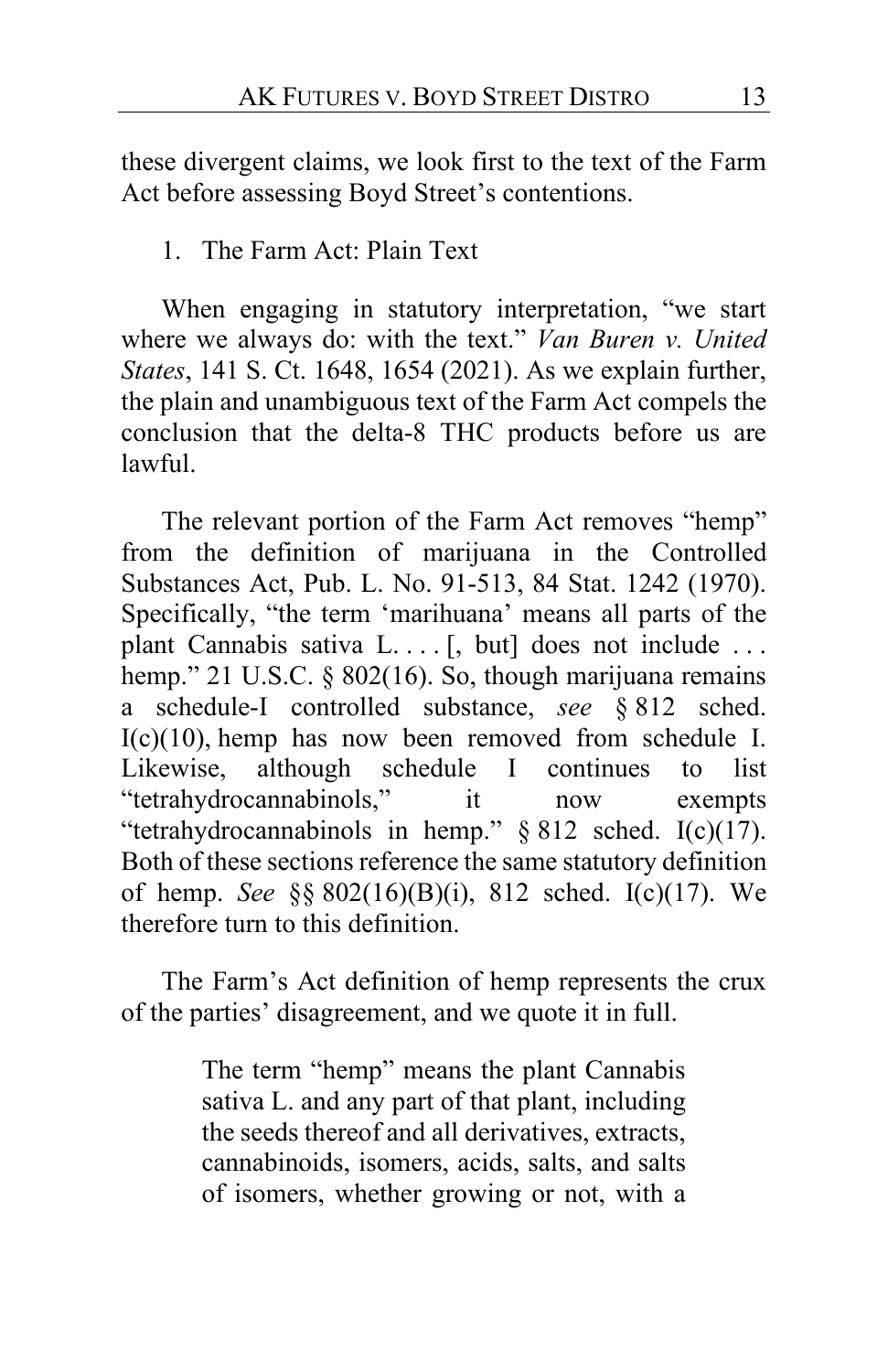delta-9 [THC] concentration of not more than 0.3 percent on a dry weight basis.

7 U.S.C. § 1639*o*(1). Before interpreting this statutory language, we observe that the Drug Enforcement Administration has incorporated this definition into its regulations. The entry for tetrahydrocannabinols on the DEA's regulatory schedule I exempts "any material, compound, mixture, or preparation that falls within the definition of hemp set forth in 7 U.S.C. [§] 1639*o*." 21 C.F.R.  $§$  1308.11(d)(31)(ii). And the DEA's entry for "Marihuana Extract" mirrors the terms of the Farm Act's definition. *See* § 1308.11(d)(58) (defining "Marihuana Extract" to include only cannabinoid extracts with greater than 0.3 percent delta-9 THC).

AK Futures argues the Farm Act's definition of hemp encompasses its delta-8 THC products so long as they contain no more than 0.3 percent delta-9 THC. Plain meaning supports this interpretation. A straightforward reading of § 1639*o* yields a definition of hemp applicable to all products that are sourced from the cannabis plant, contain no more than 0.3 percent delta-9 THC, and can be called a derivative, extract, cannabinoid, or one of the other enumerated terms.

Importantly, the only statutory metric for distinguishing controlled marijuana from legal hemp is the delta-9 THC concentration level. In addition, the definition extends beyond just the plant to "all derivatives, extracts, [and] cannabinoids." 7 U.S.C. § 1639*o*(1). The use of "all" indicates a sweeping statutory reach. *See Lambright v. Ryan*, 698 F.3d 808, 817 (9th Cir. 2012) ("The common meaning of the word 'all' is 'the whole amount, quantity, or extent of; as much as possible' . . . ." (quoting *All*, Merriam-Webster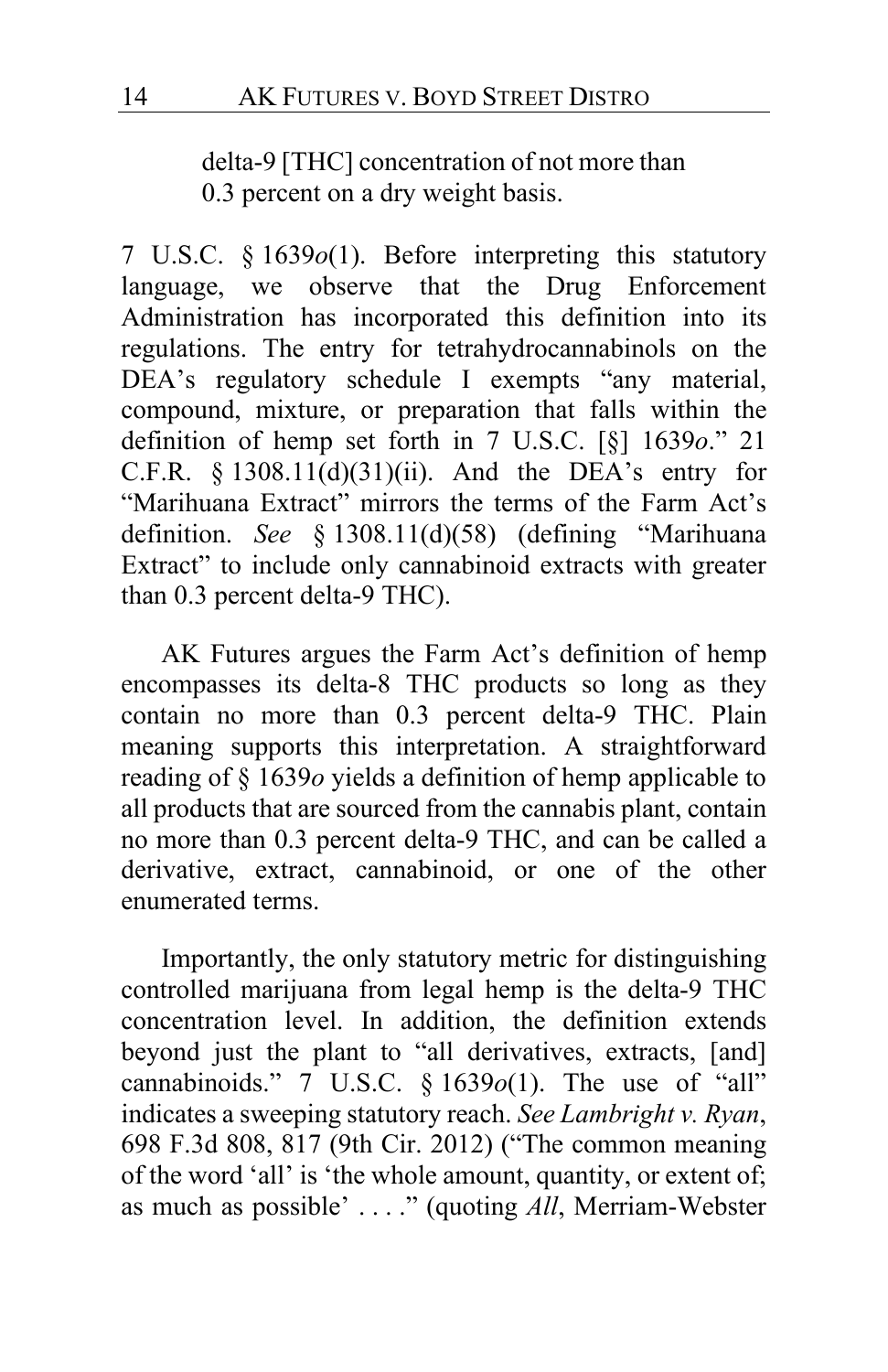(online ed., visited Oct. 4, 2012))). This seemingly extends to downstream products and substances, so long as their delta-9 THC concentration does not exceed the statutory threshold.

Certainly, a substance must be a derivative, extract, cannabinoid, or one of the other enumerated terms to fall within the Farm Act's statutory definition. However, these terms do not impose meaningful constraints. We may consider whether a term carries a technical meaning in a particular context. For instance, in *Van Buren*, a case concerning the Computer Fraud and Abuse Act, the Supreme Court considered the technical meaning of the term "access" in the "computing context." 141 S. Ct. at 1657. Here, the various terms of § 1639*o* all have technical meanings in the chemistry context, but these meanings are themselves broad. *See, e.g.*, *Derivative*, Merriam-Webster (online ed., last visited Feb. 15, 2022) ("[A] chemical substance related structurally to another substance and theoretically derivable from it[.]"); *Extract*, Oxford English Dictionary (online ed., March 2022) ("The substance extracted[.]"); *Cannabinoid*, Oxford English Dictionary (online ed., Dec. 2021) ("Any of a group of substances including cannabinol, cannabidiol, and other structurally related compounds of natural and synthetic origin."). Thus, even in the chemistry context, the terms in the Farm Act's definition of hemp capture a wide variety of potential substances and products.

On the available record, the delta-8 THC in AK Futures' e-cigarette liquid appears to fit comfortably within the statutory definition of "hemp." According to the company's uncontradicted declaration, its delta-8 THC products are "hemp-derived" and contain "less than 0.3" percent delta-9 THC. The FDA materials cited by Boyd Street also refer to delta-8 THC as "one of over 100 *cannabinoids* produced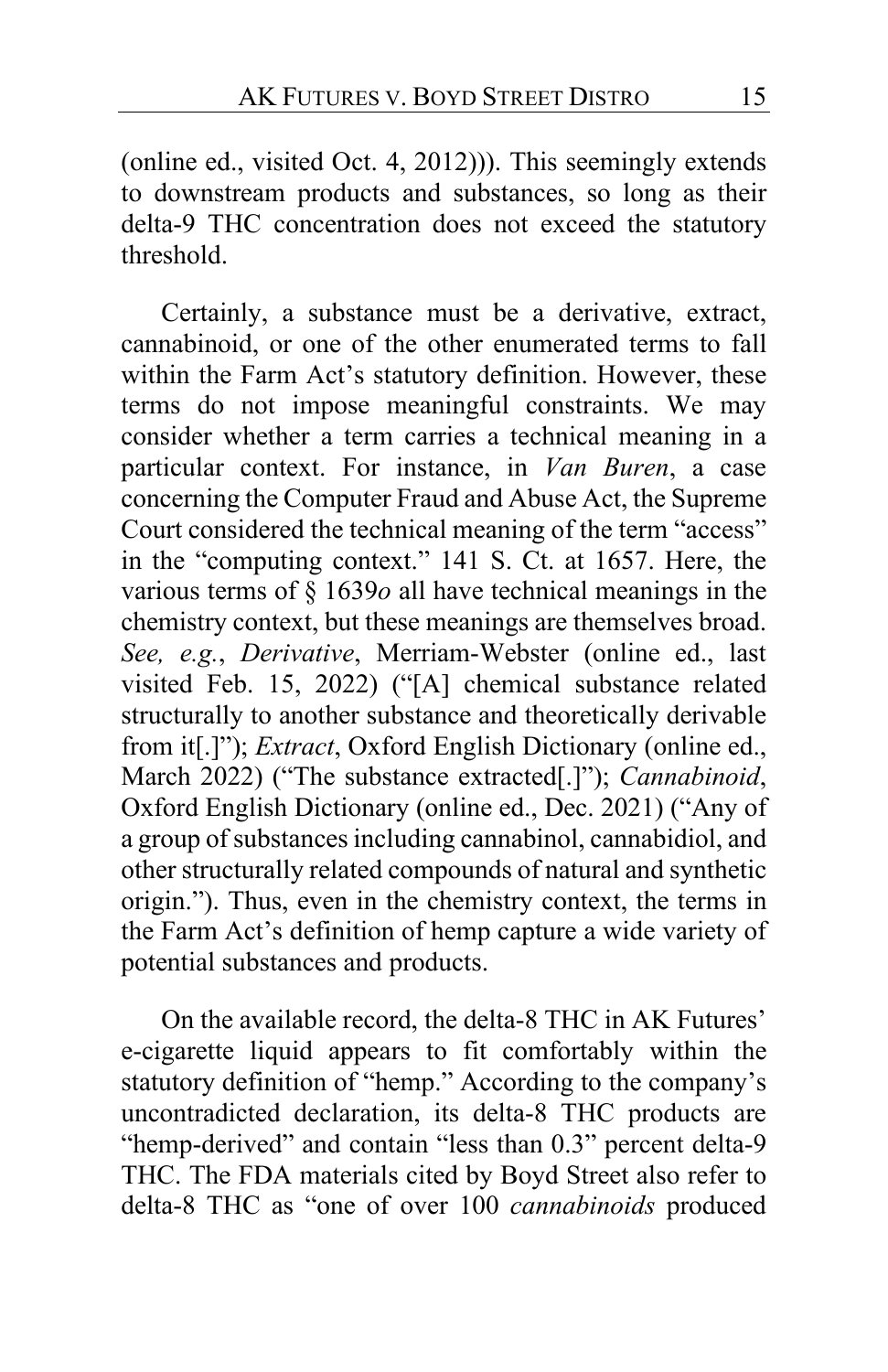naturally by the cannabis plant." *5 Things to Know about Delta-8*, *supra* (emphasis added). This indicates that the delta-8 THC in the e-cigarette liquid is properly understood as a derivative, extract, or cannabinoid originating from the cannabis plant and containing "not more than 0.3 percent" delta-9 THC. *See* 7 U.S.C. § 1639*o*(1). AK Futures is thus likely to succeed in showing its products are not illegal under federal law and are eligible for trademark protection.

The conclusion that AK Futures' delta-8 THC products are lawful necessarily depends on the veracity of the company's claim that these products contain no more than 0.3 percent delta-9 THC. A showing that AK Futures' products contain more than the permitted threshold level of delta-9 THC would defeat AK Futures' entitlement to trademark protection. According to the DEA and FDA, "many cannabis-derived products do not contain the levels of cannabinoids that they claim to contain on their labels*.*" *Implementation of the Agriculture Improvement Act of 2018*, 85 Fed. Reg. 51,639, 51,641 (Aug. 21, 2020). So it is entirely possible that AK Futures may ultimately fail to show that its products stay within acceptable delta-9 THC limitations.

But at the preliminary injunction stage we must assess likely success, and the only probative record evidence is AK Futures' statement that its products contain less than 0.3 percent delta-9 THC. Further evidentiary support is not required at this stage. *See K-2 Ski Co. v. Head Ski Co.*, 467 F.2d 1087, 1088–89 (9th Cir. 1972) ("A verified complaint or supporting affidavits may afford the basis for a preliminary injunction, [unless they] consist largely of general assertions which are substantially controverted by counter-affidavits . . . ."). Along with its complaint and motion for an injunction, AK Futures has provided a sworn declaration that remains uncontradicted regarding the factual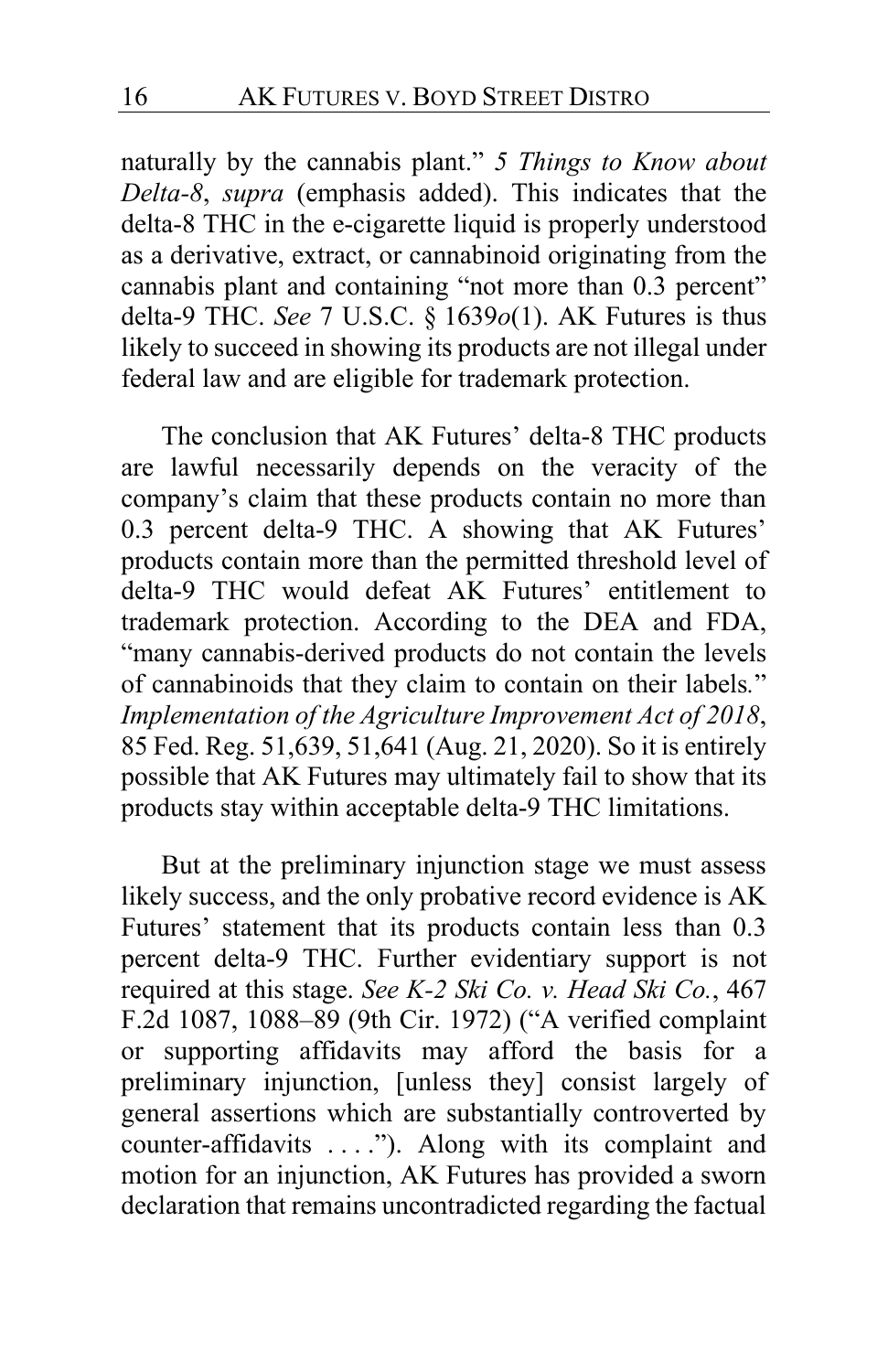particulars of its delta-8 THC products. This is sufficient to obtain an injunction.

## 2. Boyd Street's Counterarguments

Boyd Street advances two principal arguments that the legalization of hemp in the Farm Act does not extend to delta-8 THC, neither of which overcomes the clear statutory text. First, Boyd Street argues the DEA has interpreted the Act not to apply to delta-8 THC because of the compound's method of manufacture or concoction. Second, it argues that Congress never intended for the Act to legalize any psychoactive substances, such as delta-8 THC. Both arguments fail.

# a. Agency Interpretation

Boyd Street argues that, according to the DEA, delta-8 THC remains a schedule I substance because of its method of manufacture. Boyd Street relies on the DEA's explanation of its implementing regulations. It points to the phrase, "[a]ll synthetically derived tetrahydrocannabinols remain schedule I controlled substances." 85 Fed. Reg. at 51,641. According to Boyd Street, delta-8 THC is "synthetically derived" because it must be extracted from the cannabis plant and refined through a manufacturing process. In Boyd Street's view, "[d]elta-8 [THC] is considered a synthetic cannabinoid by the DEA because, among other things, it is concentrated and flavored."

Although we disagree with Boyd Street on the DEA's stance, we need not consider the agency's interpretation because § 1639*o* is unambiguous and precludes a distinction based on manufacturing method. Clear statutory text overrides a contrary agency interpretation. *See Chevron, U.S.A., Inc. v. Nat. Res. Def. Council, Inc*., 467 U.S. 837,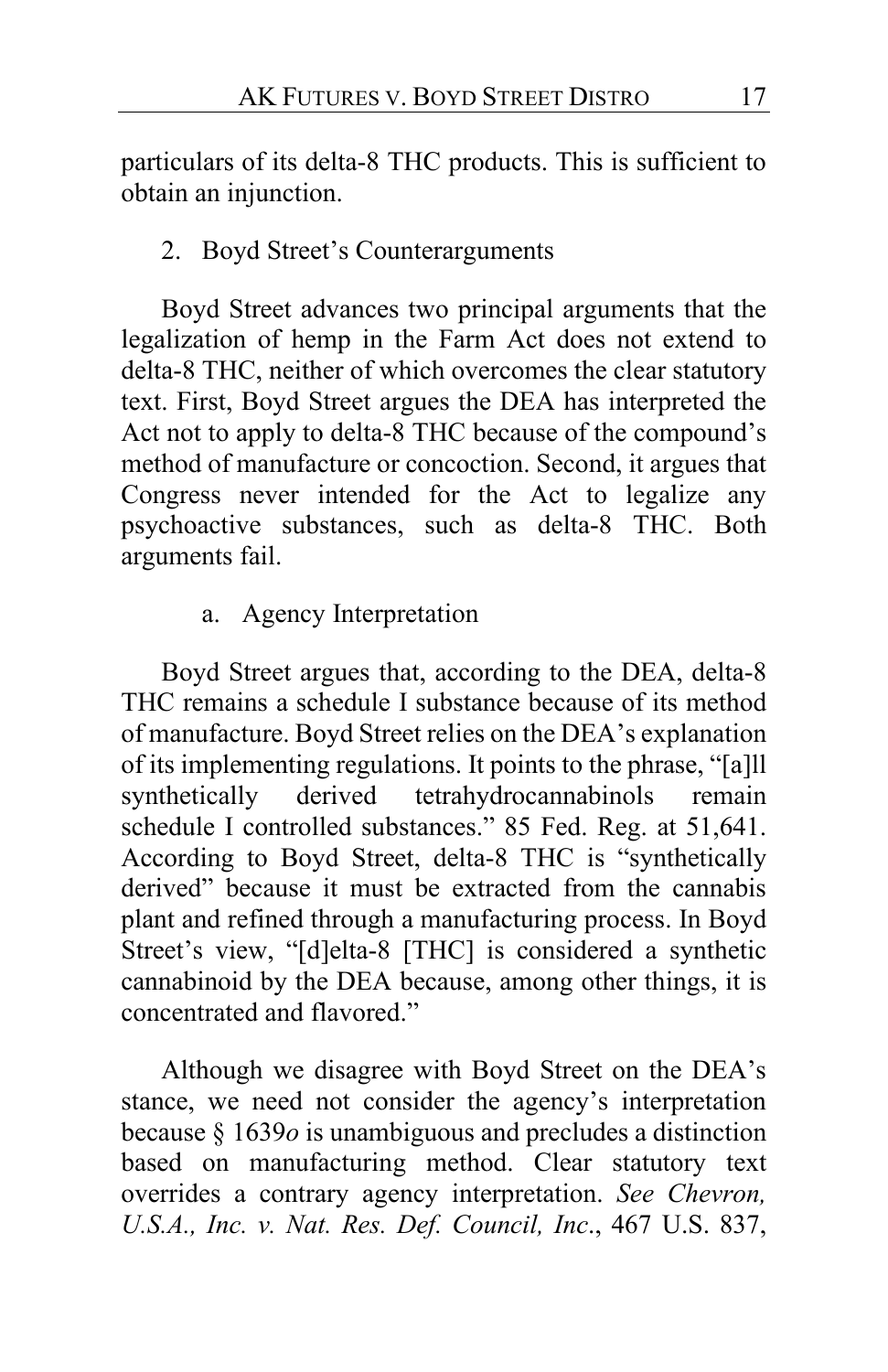842–43 (1984). The Farm Act's definition of hemp does not limit its application according to the manner by which "derivatives, extracts, [and] cannabinoids" are produced. Rather, it expressly applies to "all" such downstream products so long as they do not cross the 0.3 percent delta-9 THC threshold. 7 U.S.C. § 1639*o*(1). While this statutory definition is broad, its breadth does not make it ambiguous. *See Arizona v. Tohono O'odham Nation*, 818 F.3d 549, 557 (9th Cir. 2016) ("[A] word or phrase is not ambiguous just because it has a broad general meaning ...."). Consequently, determining the scope of the Farm Act's legalization of hemp is not a situation where agency deference is appropriate.

Even if the relevant portions of the Farm Act were ambiguous, the DEA does not appear to agree with Boyd Street as to what makes a cannabis product synthetic and thus unlawful. In the same passage quoted by Boyd Street, the DEA explains the Farm Act does not affect "the control status of synthetically derived tetrahydrocannabinols" because hemp, as defined by the statute, "is limited to materials that are derived from the plant Cannabis sativa L." 85 Fed. Reg. at 51,641. This language suggests the source of the product—not the method of manufacture—is the dispositive factor for ascertaining whether a product is synthetic. A recent agency letter bolsters this understanding. There, the DEA clarifies that "synthetic" delta-8 THC is produced "from non-cannabis materials" and thus remains banned. Letter from Terrence L. Boos, Drug & Chem. Evaluation Section Chief, Drug Enf't Admin., U.S. Dep't of Justice, to Donna C. Yeatman, Exec. Sec'y, Ala. Bd. of Pharmacy (Sept. 15, 2021). In short, the DEA appears to understand the Farm Act's definition of hemp in the same manner as this Court.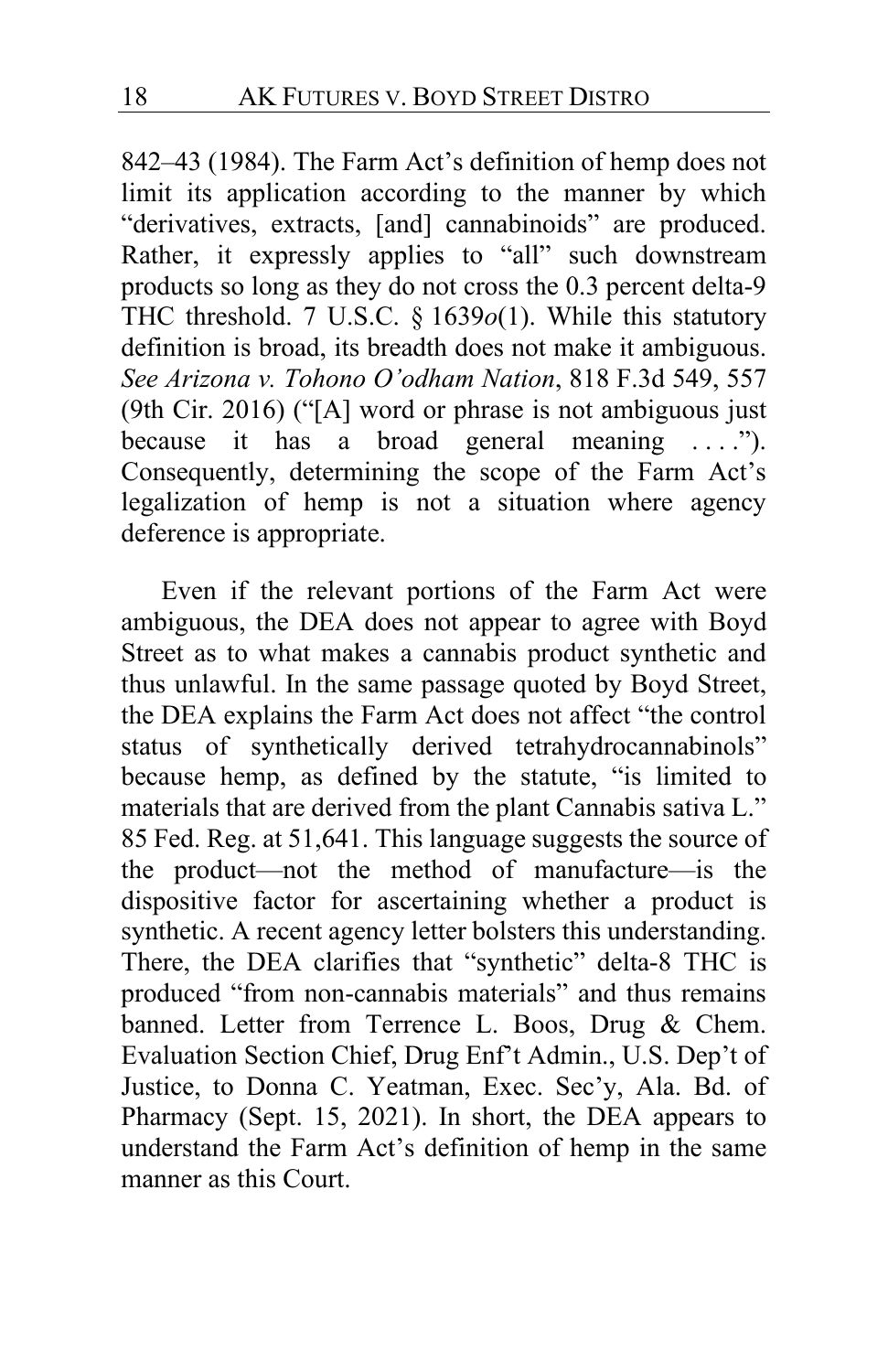Boyd Street further points to a copy of the controlled substances schedule from the DEA's website that lists delta-8 THC among tetrahydrocannabinols controlled under schedule I. To the extent that this copy of the schedule suggests that hemp-derived delta-8 THC remains controlled regardless of its delta-9 THC concentration level, this is inconsistent with both statutory text and the DEA's own duly enacted regulations. *See* 7 U.S.C. § 1639*o*(1); 21 C.F.R.  $§$  1308.11(d)(31)(ii), (d)(58). As a result, we would afford no deference to such an interpretation. *See Kisor v. Wilkie*, 139 S. Ct. 2400, 2415 (2019) (observing that no deference is afforded where an agency's interpretation is inconsistent with its own regulation); *Christopher v. SmithKline Beecham Corp.*, 567 U.S. 142, 159–60 (2012) (finding agency interpretation unpersuasive where inconsistent with statute). This copy of the schedule does not help Boyd Street.

In sum, the Farm Act's definition of hemp is not ambiguous, so we do not consider agency interpretation. Even if we did, the DEA's view of the Farm Act's plain text aligns with our own and does not support Boyd Street's proposed distinction based on manufacturing method.

### b. Congressional Intent

Boyd Street next argues Congress intended the Farm Act to legalize only industrial hemp, not a potentially psychoactive substance like delta-8 THC. As evidence, it quotes from statements in the legislative history referring to industrial hemp. *See, e.g.*, 164 Cong. Rec. H10,145 (daily ed. Dec. 12, 2018) (statement of Rep. Comer) ("I am particularly glad to see industrial hemp de-scheduled from the controlled substances list . . . ."). Boyd Street is effectively asking us to recognize the following limitation: that substances legalized by the Farm Act must be somehow suited for an industrial purpose, not for human consumption.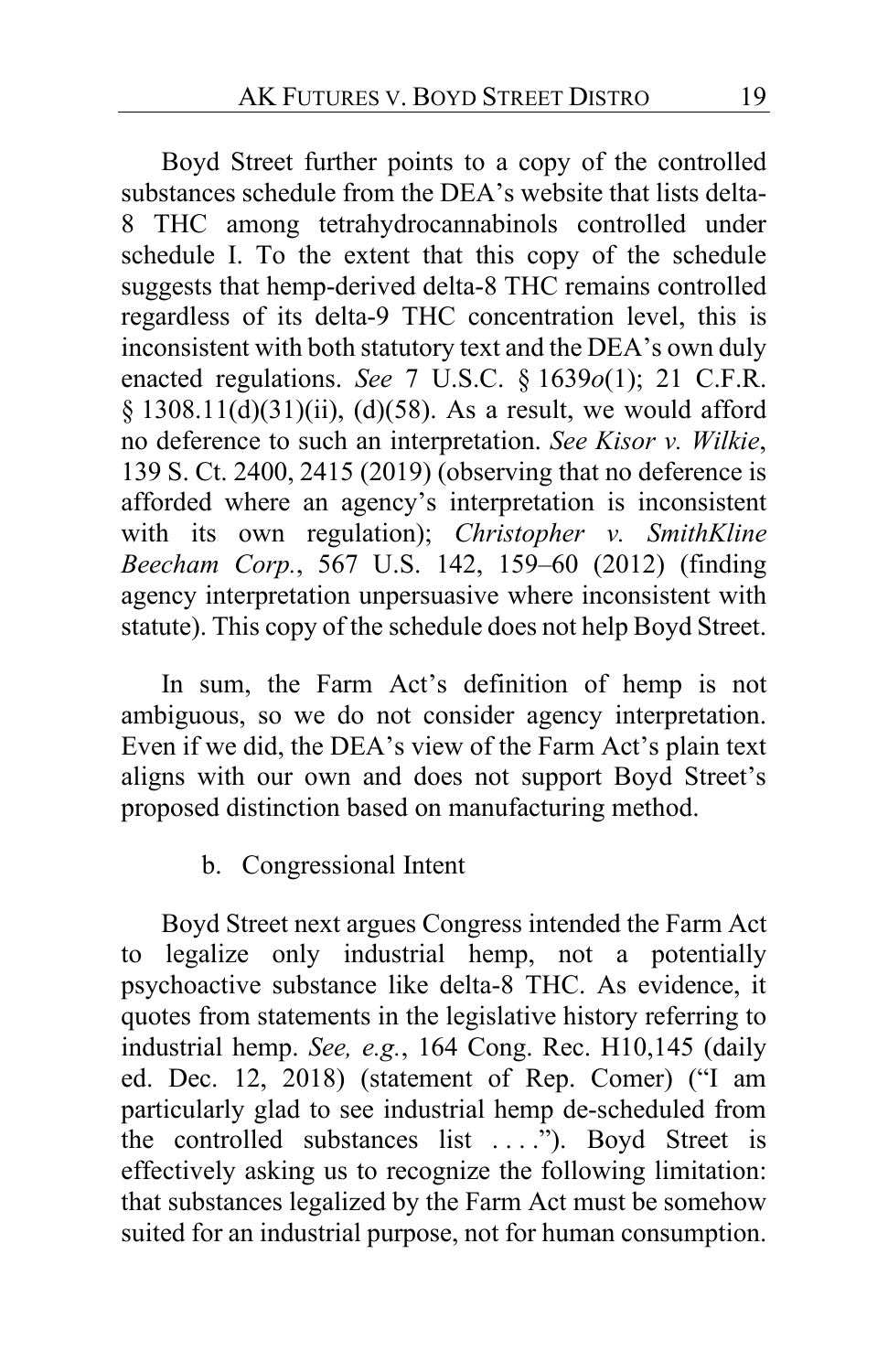Unfortunately for Boyd Street, this limitation appears neither in hemp's definition, nor in its exemption from the Controlled Substances Act. *See* Farm Act, §§ 10113–14, 12619, 132 Stat. at 4908–14, 5018. The term "industrial hemp" does appear in a separate section modifying previously enacted authorization for research into the plant. § 7605, 132 Stat. at 4828–29. But the relevant U.S. Code provision contains its own definition of "industrial hemp" that is even broader than the one we have considered so far. *See* 7 U.S.C. § 5940(a)(2). To give effect to Boyd Street's understanding of congressional purpose, we would need to read its proposed limitation into the statute. But courts will allow neither ambiguous legislative history, nor speculation about congressional intent to "muddy" clear statutory language. *See Azar v. Allina Health Servs*., 139 S. Ct. 1804, 1814 (2019); *Wis. Cent. Ltd. v. United States*, 138 S. Ct. 2067, 2073 (2018).

Regardless of the wisdom of legalizing delta-8 THC products, this Court will not substitute its own policy judgment for that of Congress. If Boyd Street is correct, and Congress inadvertently created a loophole legalizing vaping products containing delta-8 THC, then it is for Congress to fix its mistake. Boyd Street's intent-based argument is thus unsuccessful. With that, neither of Boyd Street's counterarguments dissuade us from the conclusion that AK Futures is likely to succeed on the merits of its trademark claim. We are left with Boyd Street's remaining challenges to the injunction's other elements.

#### c. Irreparable Harm

The District Court correctly found that AK Futures is likely to suffer irreparable harm absent an injunction. By statute, AK Futures is entitled to a rebuttable presumption of irreparable harm on its trademark claim because the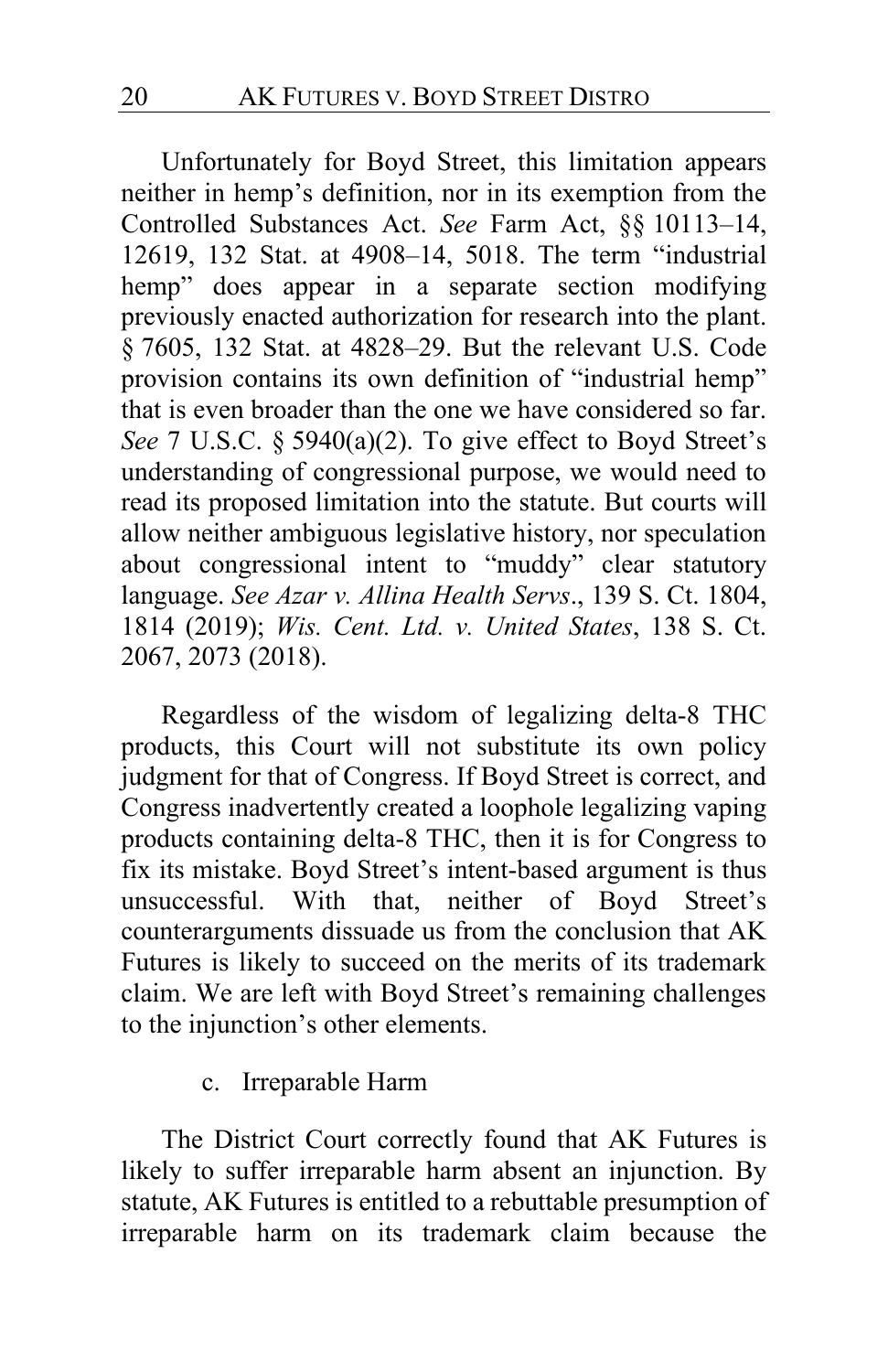company has shown it will likely succeed on the merits. *See* 15 U.S.C. § 1116(a). AK Futures has also argued that its declarations show it will suffer damage to its reputation and a loss of consumer goodwill from the sale of counterfeit Cake products.

Boyd Street's arguments fail to rebut the presumption in AK Futures' favor or to show the injunction should not have issued on the copyright claim. Boyd Street relies on its CEO's declaration, which states the store has stopped selling Cake-branded products and has no plans to do so in the future. Following Boyd Street's logic, AK Futures cannot suffer harm if the sale of counterfeit Cake products has ceased. Alas for Boyd Street, it waived this argument. Before the District Court, it argued the lack of intent to make future sales as an aspect of success on the merits, not irreparable harm. Consequently, the District Court never had an opportunity to consider whether the intent to stop selling Cake products could defeat a presumption and showing of irreparable harm. We will not do so for the first time on appeal. *See Lemmon v. Snap, Inc.*, 995 F.3d 1085, 1095 (9th Cir. 2021) ("[W]e refrain from deciding an issue that the district court has not had the opportunity to evaluate." (quotation omitted)).

Even if the argument were not waived, we strongly doubt Boyd Street's stated intent to stop selling Cake products would defeat AK Futures' presumption and showing of irreparable harm. Boyd Street's declaration contains a number of admissions that call into question its ability to adequately control the flow of products through its store. Most of its business is in cash, it does not keep documentation associated with at least some portion of its sales, and its CEO relies on the mere fact that a seller issues an invoice to assess authenticity. This all suggests a business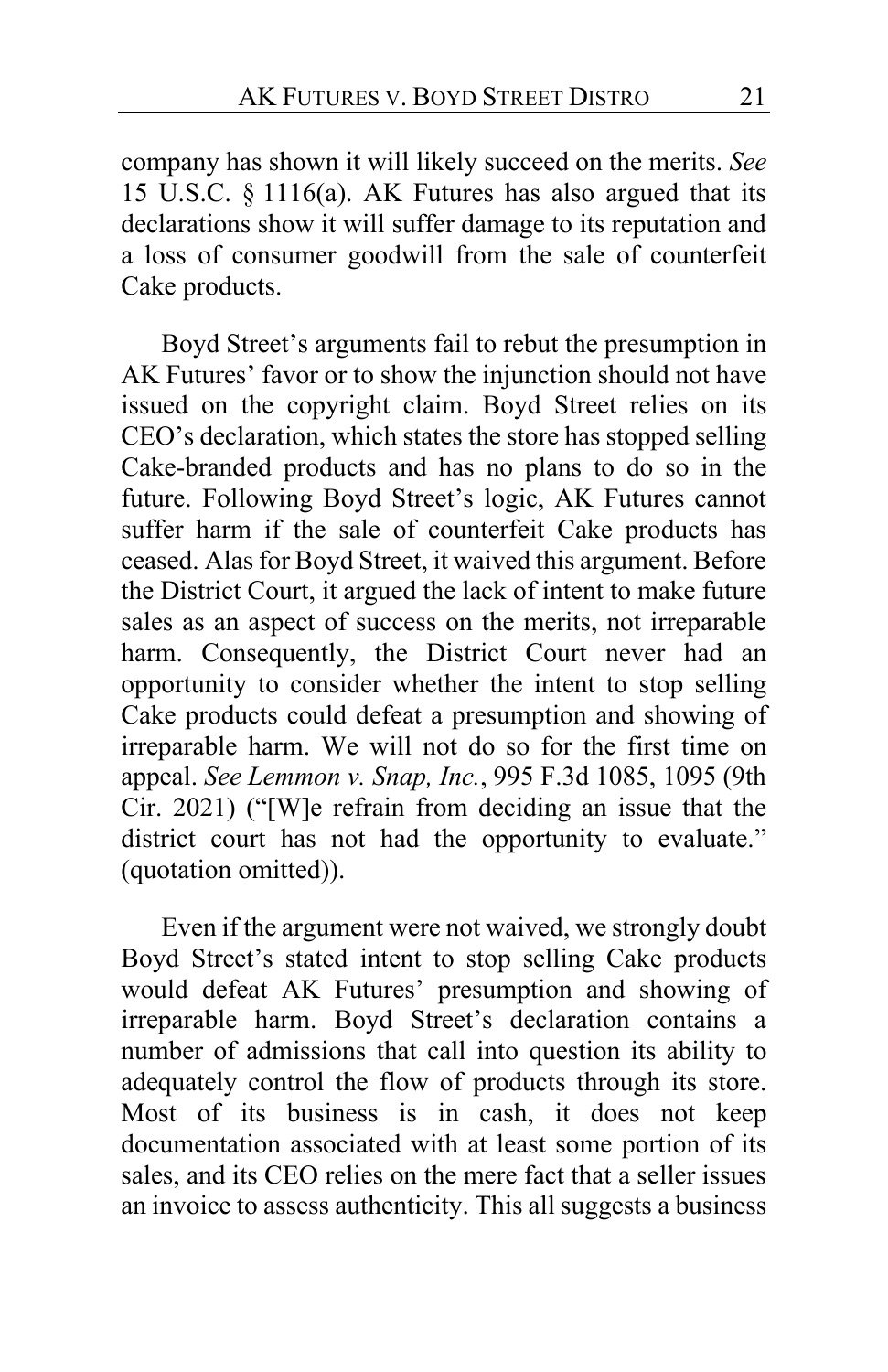structure without safeguards against selling counterfeit products. Thus, in pointing to its CEO's declaration to no longer sell Cake products, Boyd Street fails to overcome the District Court's finding and presumption of irreparable harm in AK Futures' favor.

#### d. Public Interest

Boyd Street presents several arguments why the injunction is not in the public interest, but none succeed in convincing us the District Court committed error. Boyd Street begins with a challenge to the trademark claim. It argues that various public interests typically present in trademark cases—for instance, protecting consumers from the confusion caused by counterfeit goods—do not apply where the underlying product is unlawful. This argument necessarily rises or falls with our view of the lawfulness of delta-8 THC. Because we have determined AK Futures will likely succeed in showing its delta-8 THC products are lawful, this first argument gets Boyd Street nowhere.

Next, Boyd Street attacks the District Court's reasoning that an injunction will serve the public heath by allowing consumers to avoid potentially unsafe counterfeit products. According to Boyd Street, there is no evidence that the original products are safe because they are not tested or otherwise regulated by the FDA. However, Boyd Street fails to grapple with the quality-control measures that AK Futures reportedly imposes on its own. AK Futures' undisputed declaration reveals that it "screens for heavy metals, pesticides, and other contaminates" in its products, though it cannot test counterfeits. Keeping heavy metals and pesticides out of consumer smoking products unquestionably serves the public health.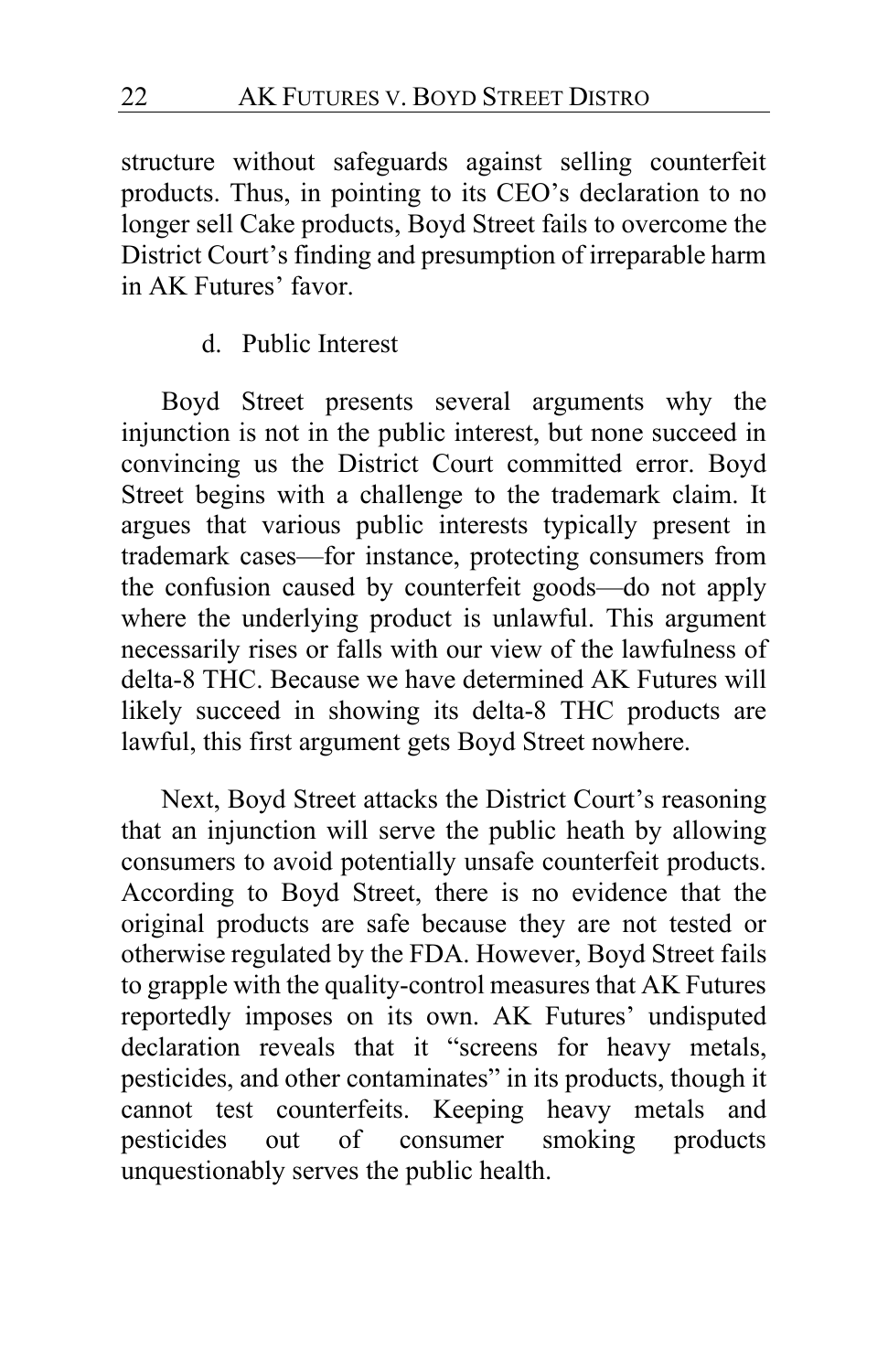More broadly, Boyd Street suggests that delta-8 THC is potentially unsafe for consumers, so an injunction protecting marks used in connection with these products may never be in the public interest. But Boyd Street misunderstands the nature of trademark law. Agreeing with Boyd Street at this stage would not keep delta-8 THC products off of the market, rather it would let a store continue to sell counterfeit versions of unknown origin.

AK Futures has staked its name and reputation on the safety and quality of its Cake-branded products. *See Manhattan Med. Co. v. Wood*, 108 U.S. 218, 222 (1883) ("[A] trade-mark is . . . a sign of the quality of the article . . . ."); *FTC v. Procter & Gamble Co.*, 386 U.S. 568, 603 (1967) (Harlan, J., concurring) ("[A] brand name may also be an assurance of quality...."). The protections of trademark law mean that AK Futures does not need to do the same for the untested products of other companies. *See* 1 J. Thomas McCarthy on Trademarks and Unfair Competition § 3:11 (5th ed. 2017) ("When there is trademark infringement, the reputation for quality enjoyed by the senior user is now in the hands of a stranger: the infringer."). And these protections allow consumers to distinguish between brands that take consumer health seriously—as AK Futures declares it does—and those that do not. *See* 1 McCarthy, *supra*, § 2:24; 4 *id.* § 25:10. The public health interest favors an injunction.

Finally, Boyd Street alludes to an argument that an injunction will not help trace the origins of the counterfeit Cake products. But as already explained, the public interest benefits from curtailing the sale of counterfeit products, which this injunction does.